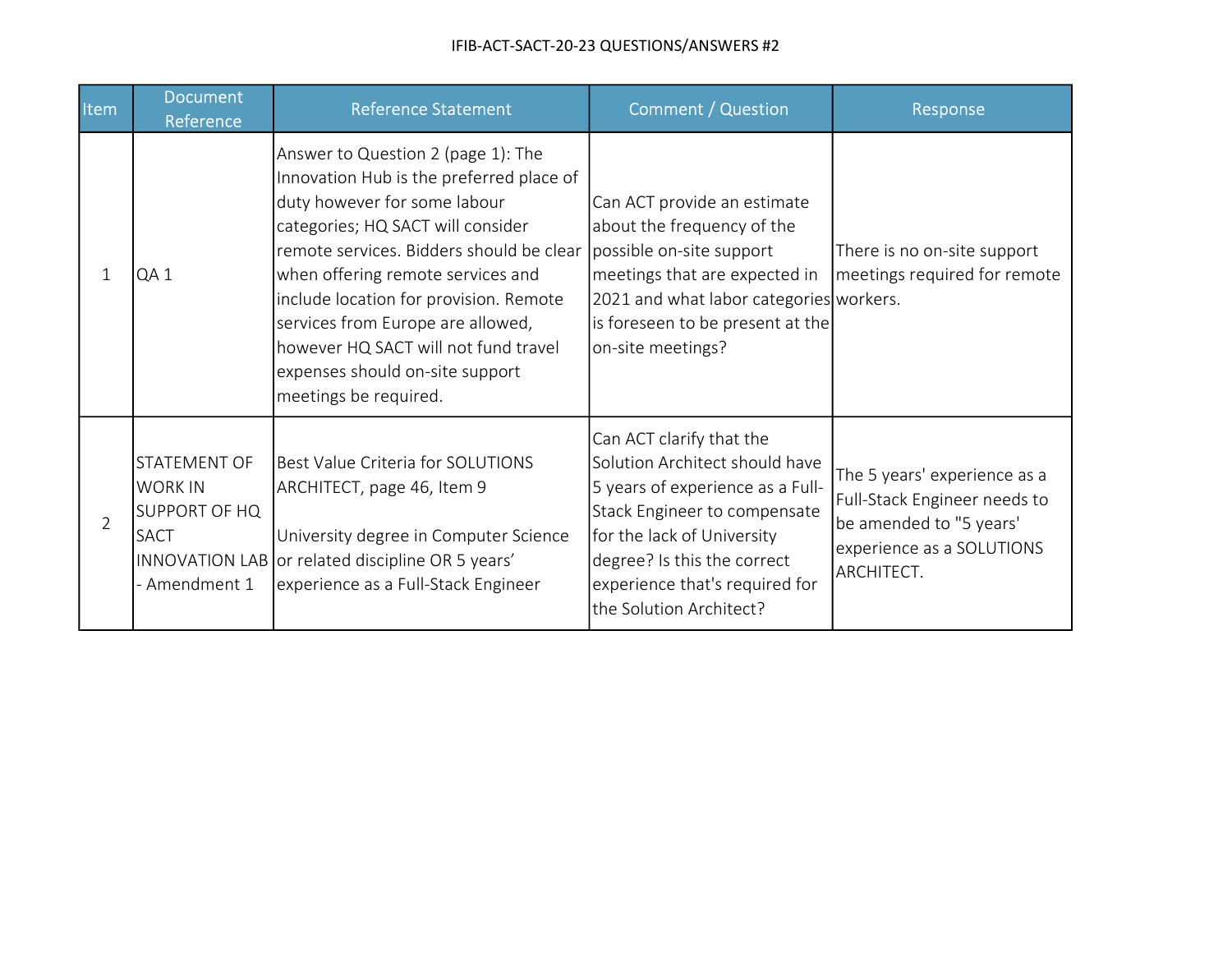| 3 | STATEMENT OF<br><b>WORK IN</b><br><b>SUPPORT OF HQ</b><br><b>SACT</b><br><b>INNOVATION LAB</b><br>- Amendment 1 | Best Value Criteria for the DEVSECOPS<br><b>ENGINEER Subject Matter Expert (page</b><br>38, first table, item 2)<br>Fluent in English both written and oral                                         | 1. Is any other information<br>needed apart from stating<br>compliant/noncompliant based<br>on our assessment?<br>2. Is it necessary to add a<br>reference to the CV for this<br>requirement?<br>3. If it is mandatory to provide<br>a reference, what will be<br>considered as a sufficient<br>justification of fluency in<br>English for both native and non-Same response applies to all<br>native English speakers?<br>The same questions apply the<br>for all positions. | 1. No<br>2. I would add reference to<br>whatever information that you<br>have or clarify here.<br>3. You may self certify that<br>your candidate meets this<br>criteria.<br>categories.                                                      |
|---|-----------------------------------------------------------------------------------------------------------------|-----------------------------------------------------------------------------------------------------------------------------------------------------------------------------------------------------|-------------------------------------------------------------------------------------------------------------------------------------------------------------------------------------------------------------------------------------------------------------------------------------------------------------------------------------------------------------------------------------------------------------------------------------------------------------------------------|----------------------------------------------------------------------------------------------------------------------------------------------------------------------------------------------------------------------------------------------|
| 4 | STATEMENT OF<br><b>WORK IN</b><br>SUPPORT OF HQ<br><b>SACT</b><br>- Amendment 1                                 | Best Value Criteria for the DEVSECOPS<br><b>ENGINEER Subject Matter Expert (page</b><br>38, first table, item 3)<br>INNOVATION LAB Active NATO or National SECRET (or<br>higher) security clearance | 1. Is any other information<br>needed besides stating<br>compliant/noncompliant based<br>on our assessment and stating<br>the level and expiry date of the<br>clearance?<br>2. Is it mandatory to add<br>anything else in the proposal as<br>a proof for the security<br>clearance?<br>The same questions apply the<br>for all positions where Active<br>NATO or National SECRET is<br>mandatory.                                                                             | 1. No.<br>2. If the certificate is available,<br>please provide it. Otherwise a<br>self certification is acceptable<br>but the clearance much be<br>active and presented at<br>contract start.<br>Same response applies to all<br>categories |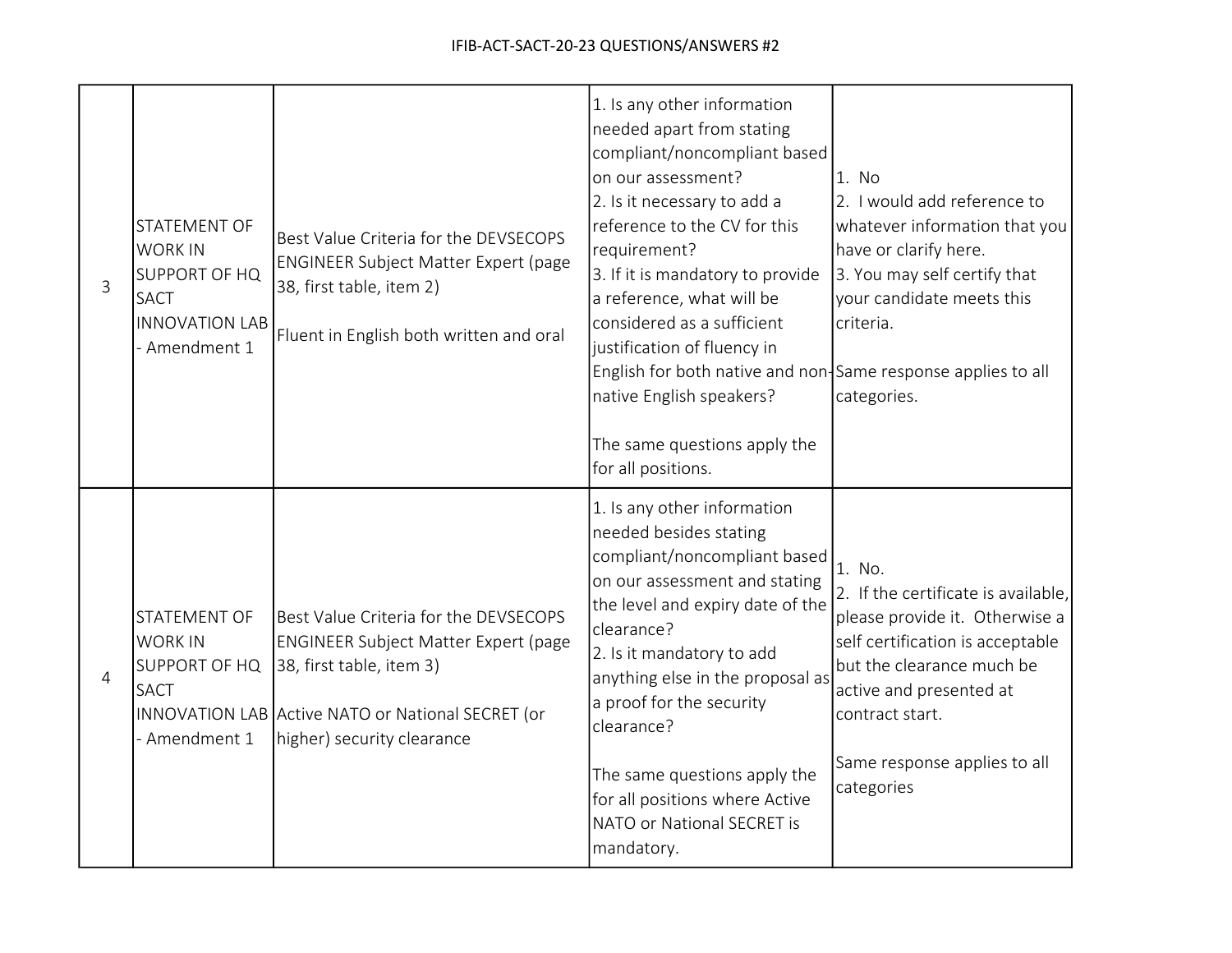| 5 | STATEMENT OF<br><b>WORK IN</b><br>SUPPORT OF HQ<br><b>SACT</b><br>- Amendment 1                                        | Best Value Criteria for the DEVSECOPS<br>ENGINEER Subject Matter Expert (page<br>38, first table, item 4)<br>INNOVATION LAB Minimum of 25 Points in the Subject<br>Matter Expert Criteria                            | Is any other information<br>needed besides stating<br>compliant/noncompliant based can find the information to<br>on our assessment and adding<br>the total achieved score on the experience. The same<br>Subject Matter Expert Criteria? response applies to all<br>The same question applies the<br>for all positions.                                                                      | Yes. Please refer specifically<br>by page/paragraph where ACT<br>substantiate the required<br>positions                                                                                                                                    |
|---|------------------------------------------------------------------------------------------------------------------------|----------------------------------------------------------------------------------------------------------------------------------------------------------------------------------------------------------------------|-----------------------------------------------------------------------------------------------------------------------------------------------------------------------------------------------------------------------------------------------------------------------------------------------------------------------------------------------------------------------------------------------|--------------------------------------------------------------------------------------------------------------------------------------------------------------------------------------------------------------------------------------------|
| 6 | <b>STATEMENT OF</b><br><b>WORK IN</b><br><b>SUPPORT OF HQ</b><br><b>SACT</b><br><b>INNOVATION LAB</b><br>- Amendment 1 | Best Value Criteria for the DEVSECOPS<br><b>ENGINEER Subject Matter Expert (page</b><br>38, second table, column 3)<br>Page, Paragraph and Line Number<br>referencing where candidates meet the<br>criteria and how. | Can ACT clarify if apart from<br>stating the Page, Paragraph<br>and Line Number referencing<br>to the candidate's CV, should<br>any additional information be<br>provided under the third<br>column from the second table,<br>named "Page, Paragraph and<br>Line Number referencing<br>where candidates meet the<br>criteria and how"?<br>The same question applies the<br>for all positions. | This is left to company<br>discretion but the key is to<br>provide enough information<br>for the ACT review board to<br>clearly understand and<br>evaluate the candidates<br>experience.<br>The same response applies to<br>all positions. |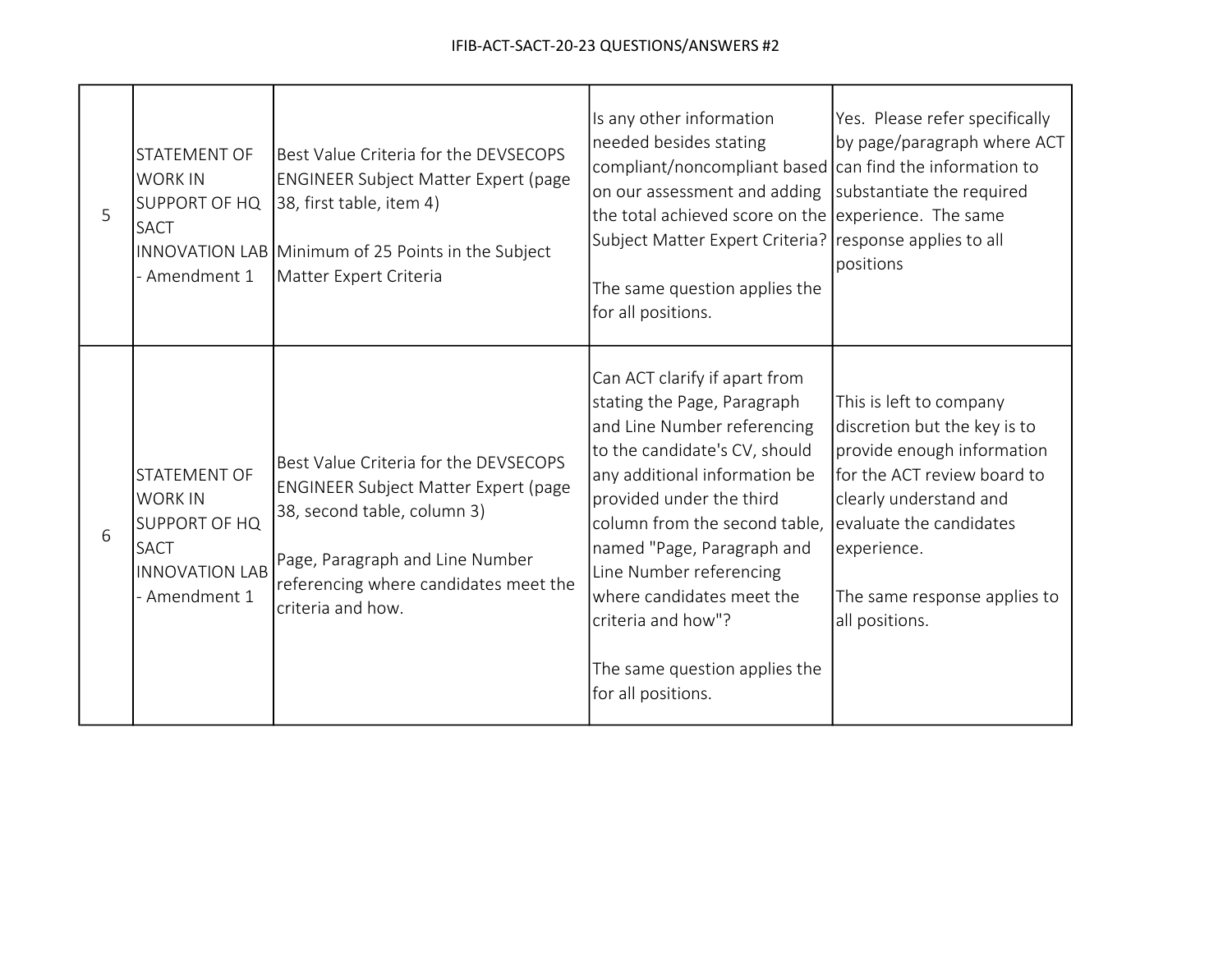|  | Best Value Criteria for the PLATFORM<br><b>ARCHITECT Subject Matter Expert (page</b><br>59, first table, item 3)<br>3+ years of experience in a product<br>management function                                          | Please clarify if the Platform<br>Architect must have 3+ years of<br>experience in a product<br>management function and that<br>without such experience the<br>candidate will be deemed<br>noncompliant? Is having 3+<br>years of experience in a<br>product management function<br>the correct mandatory for the<br>Platform Architect Subject<br>Matter Expert? | Yes. |
|--|-------------------------------------------------------------------------------------------------------------------------------------------------------------------------------------------------------------------------|-------------------------------------------------------------------------------------------------------------------------------------------------------------------------------------------------------------------------------------------------------------------------------------------------------------------------------------------------------------------|------|
|  | Best Value Criteria for the PLATFORM<br>ARCHITECT, page 61, Item 12<br>University degree in Information and<br>Communication Technologies (ICT) or<br>related discipline OR 5 years' experience<br>as a Product Manager | Can ACT clarify that the<br>Platform Architect should have<br>5 years of experience as a<br>Product Manager to<br>compensate for the lack of<br>University degree? Is this the<br>correct experience that's<br>required for the Platform<br>Architect?                                                                                                            | Yes. |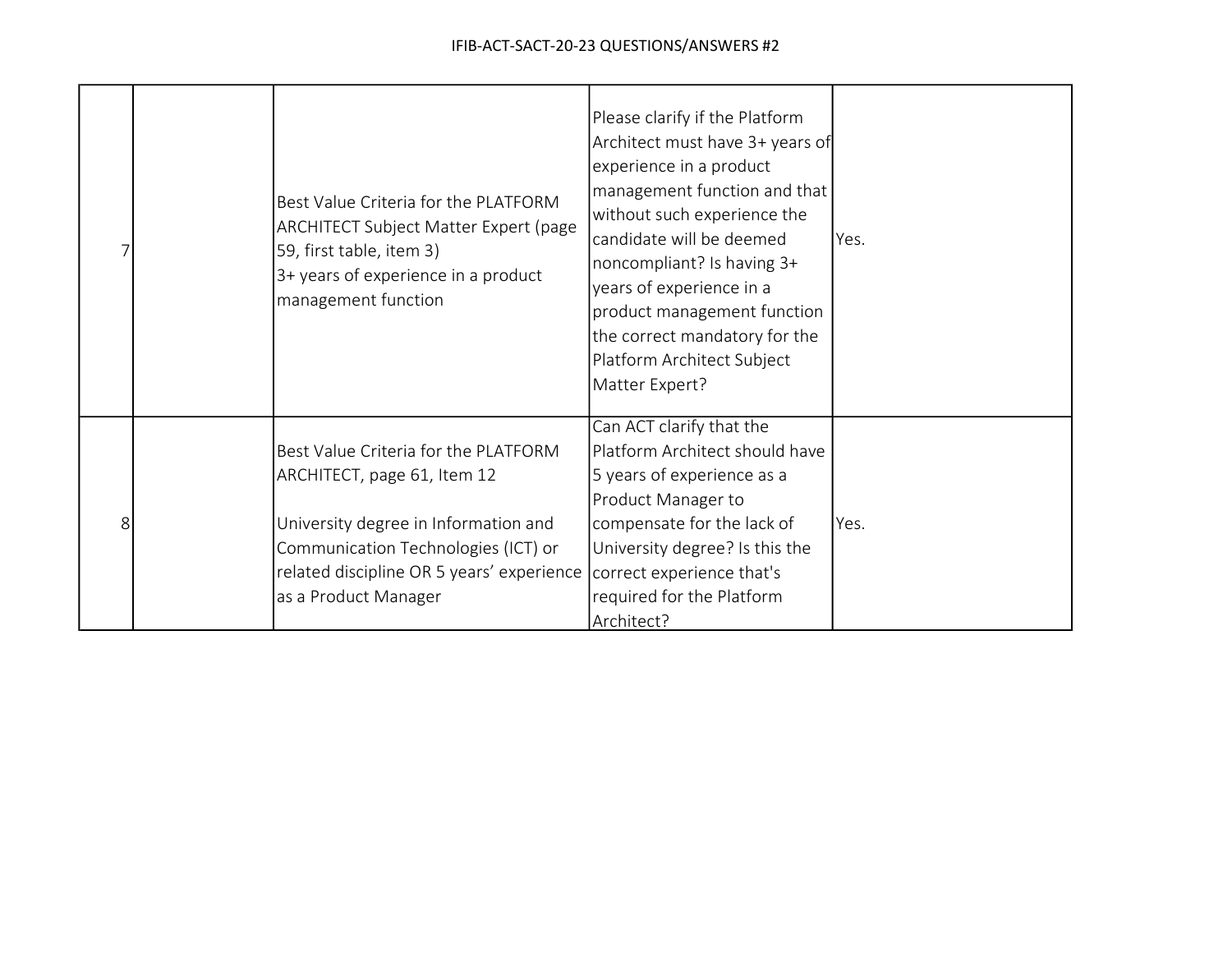| $\mathsf{Q}$ |  | Best Value Criteria for the DEVSECOPS<br><b>ENGINEER Subject Matter Expert (page</b><br>38, above first table)<br>Proposed Candidate's Nationality | Only the Best Value Criteria for<br>the DEVSECOPS ENGINEER<br>requires to specify the<br>nationality of the proposed<br>candidate and this is not the<br>case for the Best Value Criteria<br>of the other labor categories.<br>Should we not specify the<br>nationality of the candidates in<br>the Best Value Criteria for the<br>other labor categories? | The nationality for all labor<br>categories and all key<br>personnel should be provided<br>as per the bidding instructions. |
|--------------|--|----------------------------------------------------------------------------------------------------------------------------------------------------|------------------------------------------------------------------------------------------------------------------------------------------------------------------------------------------------------------------------------------------------------------------------------------------------------------------------------------------------------------|-----------------------------------------------------------------------------------------------------------------------------|
|--------------|--|----------------------------------------------------------------------------------------------------------------------------------------------------|------------------------------------------------------------------------------------------------------------------------------------------------------------------------------------------------------------------------------------------------------------------------------------------------------------------------------------------------------------|-----------------------------------------------------------------------------------------------------------------------------|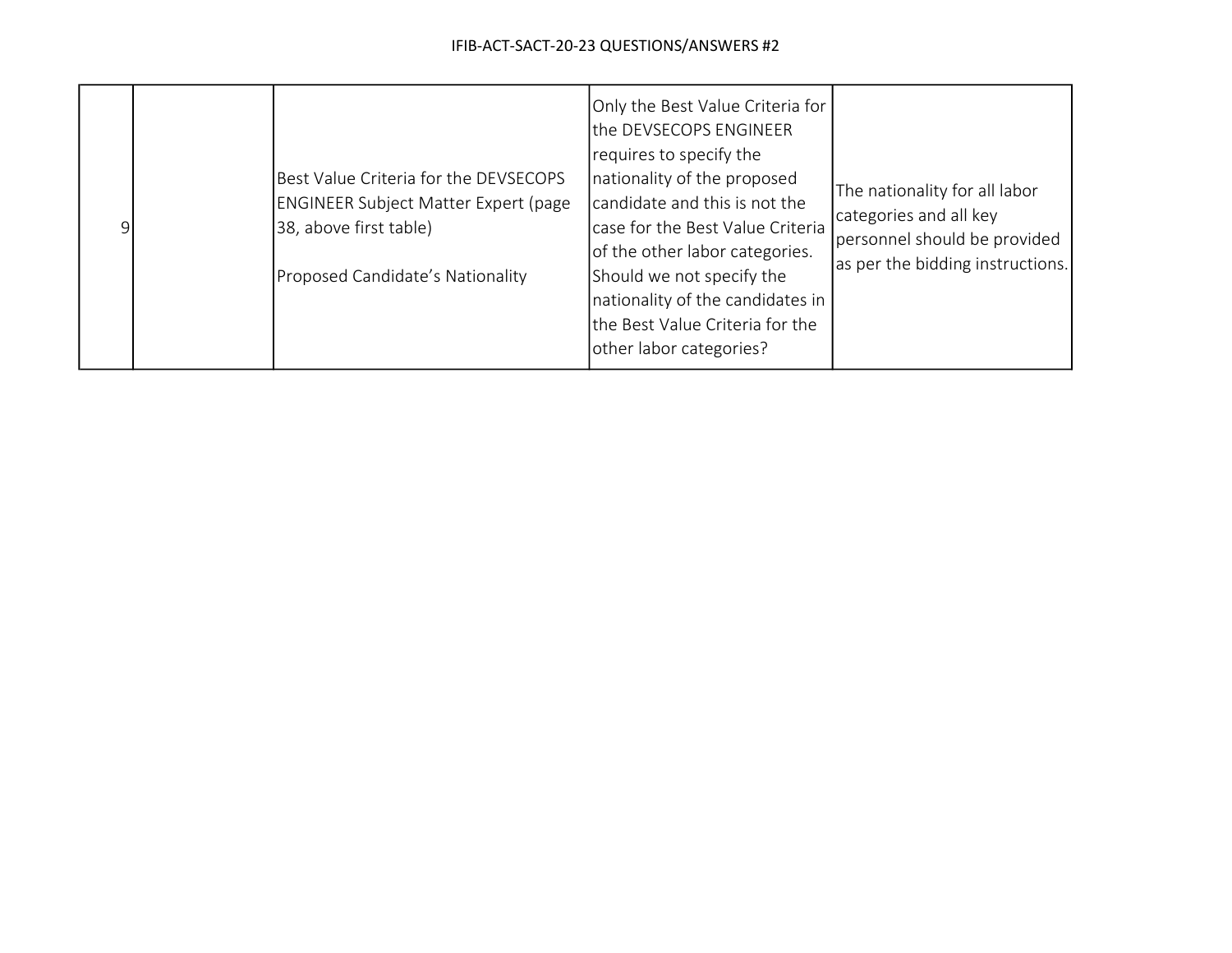|    |  |                                                                      | It is our understanding that all                                |                               |
|----|--|----------------------------------------------------------------------|-----------------------------------------------------------------|-------------------------------|
|    |  |                                                                      | proposed personnel must be                                      |                               |
|    |  |                                                                      | citizens of a NATO member                                       |                               |
|    |  |                                                                      | nation, as stated on page 4,                                    |                               |
|    |  |                                                                      | paragraph 4, line D in the                                      |                               |
|    |  | page 4, paragraph 4, line D                                          | <b>STATEMENT OF WORK IN</b>                                     |                               |
|    |  |                                                                      | <b>SUPPORT OF HQ SACT</b>                                       |                               |
|    |  | "All personnel (including                                            | <b>INNOVATION LAB -</b>                                         | It is MANDATORY that all key  |
|    |  | subcontractors) must be citizens of a                                | Amendment 1. However, in the personnel and all contractor       |                               |
|    |  | NATO member nation."                                                 | Best Value Criteria this                                        | companies are from a NATO     |
|    |  |                                                                      | requirement is specified as a                                   | membor country. All key       |
| 10 |  | AND                                                                  | mandatory only for the                                          | personnel citizenship should  |
|    |  |                                                                      | Security Professional, while for                                | be disclosed. Some categories |
|    |  | Best Value Criteria for the SECURITY                                 | the rest of the labor categories require Security clearance in  |                               |
|    |  | PROFESSIONAL Subject Matter Expert<br>(page 62, first table, item 3) | this is not mentioned at all in                                 | addition and therefore it may |
|    |  |                                                                      | the the Best Value Criteria. Can be asked again but it is still |                               |
|    |  |                                                                      | ACT clarify if there is any                                     | required for all.             |
|    |  | Citizen of a NATO member country                                     | specific reason for mentioning                                  |                               |
|    |  |                                                                      | the citizenship of a NATO                                       |                               |
|    |  |                                                                      | member country only for the                                     |                               |
|    |  |                                                                      | Security Professional in the                                    |                               |
|    |  |                                                                      | Best Value Criteria? Is this not                                |                               |
|    |  |                                                                      | mandatory for the other labor                                   |                               |
|    |  |                                                                      | categories?                                                     |                               |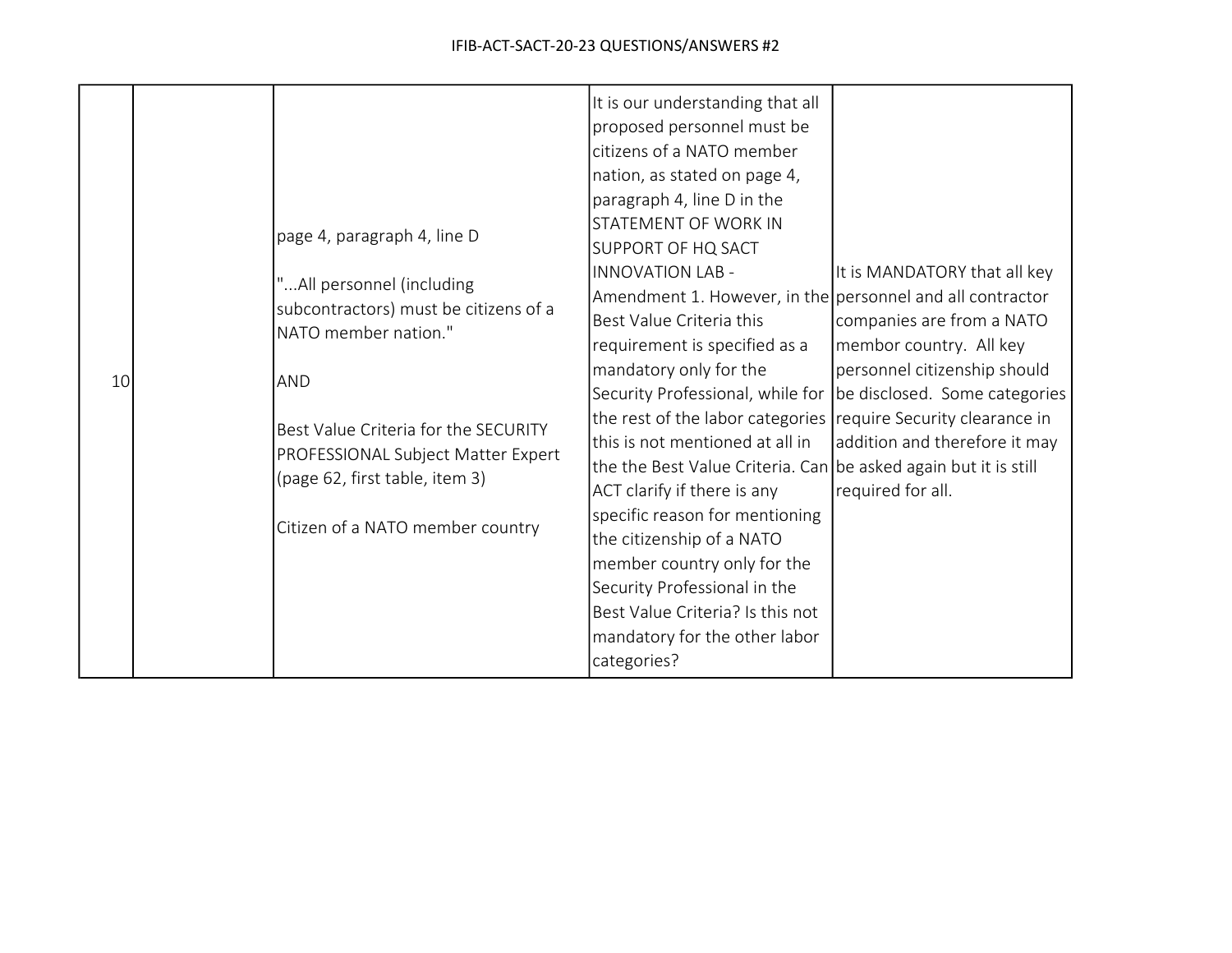|    |                                           | Can ACT clarify that the                                    |                                |
|----|-------------------------------------------|-------------------------------------------------------------|--------------------------------|
|    | Best Value Criteria for the SECURITY      | Security Professional should                                |                                |
|    | PROFESSIONAL, page 64, Item 14            | have 5 years of experience as a This is an oversight on the |                                |
|    |                                           | Product Manager to                                          | labor category. The 5 years of |
| 11 | University degree in Information and      | compensate for the lack of                                  | experience as a Product        |
|    | Communication Technologies (ICT) or       | University degree? Is this the                              | Manager for this position      |
|    | related discipline OR 5 years' experience | correct experience that's                                   | needs to be removed.           |
|    | as a Product Manager                      | required for the Security                                   |                                |
|    |                                           | Professional?                                               |                                |
|    | Best Value Criteria for the SECURITY      | Is 3+ years of experience in a                              |                                |
|    | PROFESSIONAL, page 64, Item 13            | product management function,                                |                                |
| 12 |                                           | the correct relevant experience Yes.                        |                                |
|    | 3+ years of experience in a product       | for the the Security                                        |                                |
|    | management function                       | Professional?                                               |                                |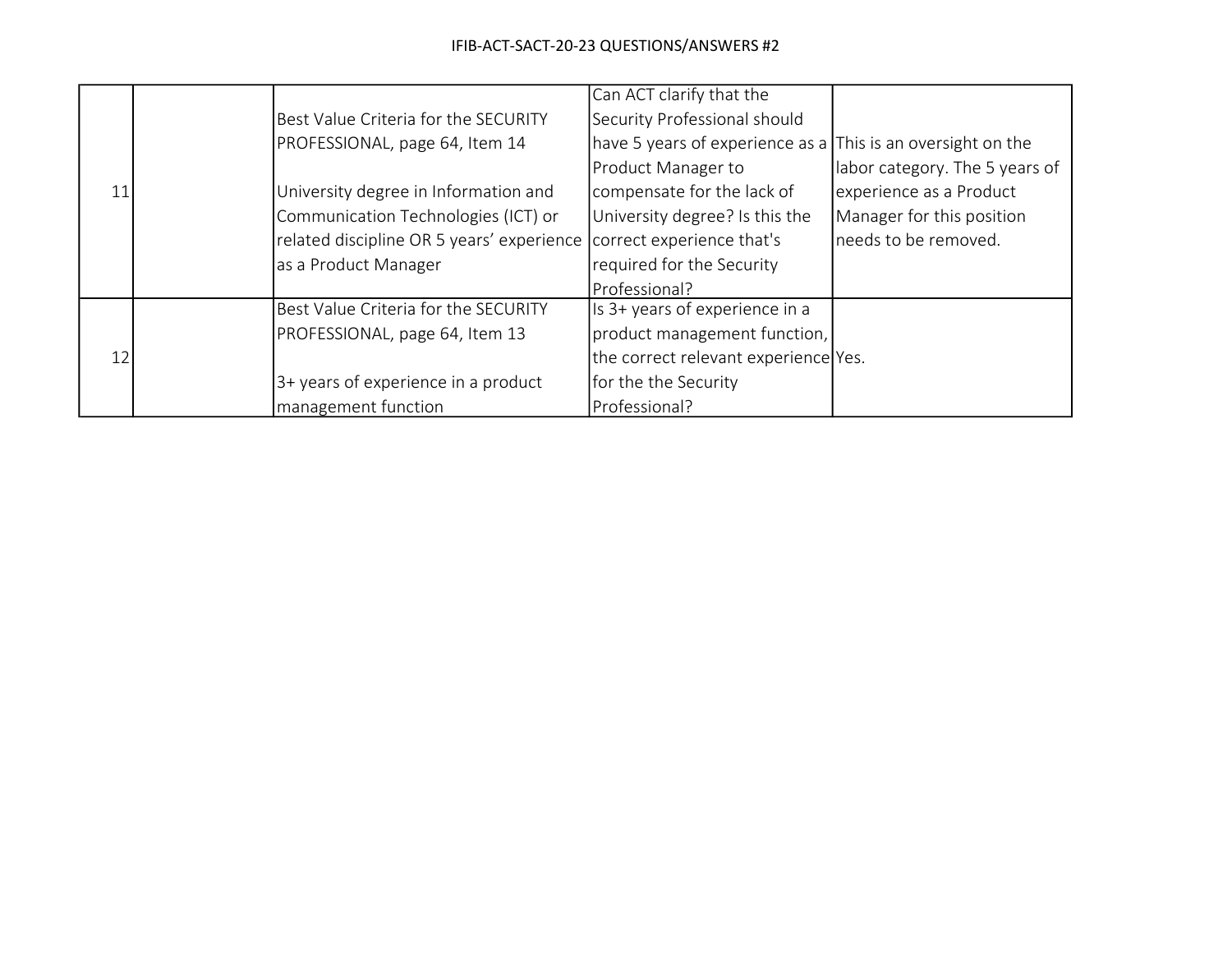| 13 | Best Value Criteria for the PRODUCT<br>MANAGER Subject Matter Expert (page<br>53, first table, item 4)<br>SCRUM Master or similar Agile<br>Methodologies Certification   | 1. Would Scrum Product<br>Owner certificate be<br>considered as acceptable<br>similar Agile Methodologies<br>Certification?<br>2. Would Agile Business Analyst<br>certificate be considered as<br>acceptable similar Agile<br>Methodologies Certification?<br>3. Would Agile Project<br>Manager certificate be<br>considered as acceptable<br>similar Agile Methodologies<br>Certification?<br>4. Please provide a list of what<br>else can be considered as<br>acceptable similar Agile<br>Methodologies Certification? | Yes                                                                                         |
|----|--------------------------------------------------------------------------------------------------------------------------------------------------------------------------|--------------------------------------------------------------------------------------------------------------------------------------------------------------------------------------------------------------------------------------------------------------------------------------------------------------------------------------------------------------------------------------------------------------------------------------------------------------------------------------------------------------------------|---------------------------------------------------------------------------------------------|
| 14 | Best Value Criteria for the FULL STACK<br>DEVELOPER Subject Matter Expert, page<br>42, Item 7, 8, 9 and 11, column 2<br>2+ years 1-3 pts<br>2+ years experience 4-10 pts | The criteria for 1-3 pts and 4-<br>10 pts are the same: 2+ years,<br>please clarify what is the<br>correct level of experience for<br>each point range.                                                                                                                                                                                                                                                                                                                                                                  | This is an oversight on the<br>labor category. The 1-3 pts is<br>supposed to read 1-2 years |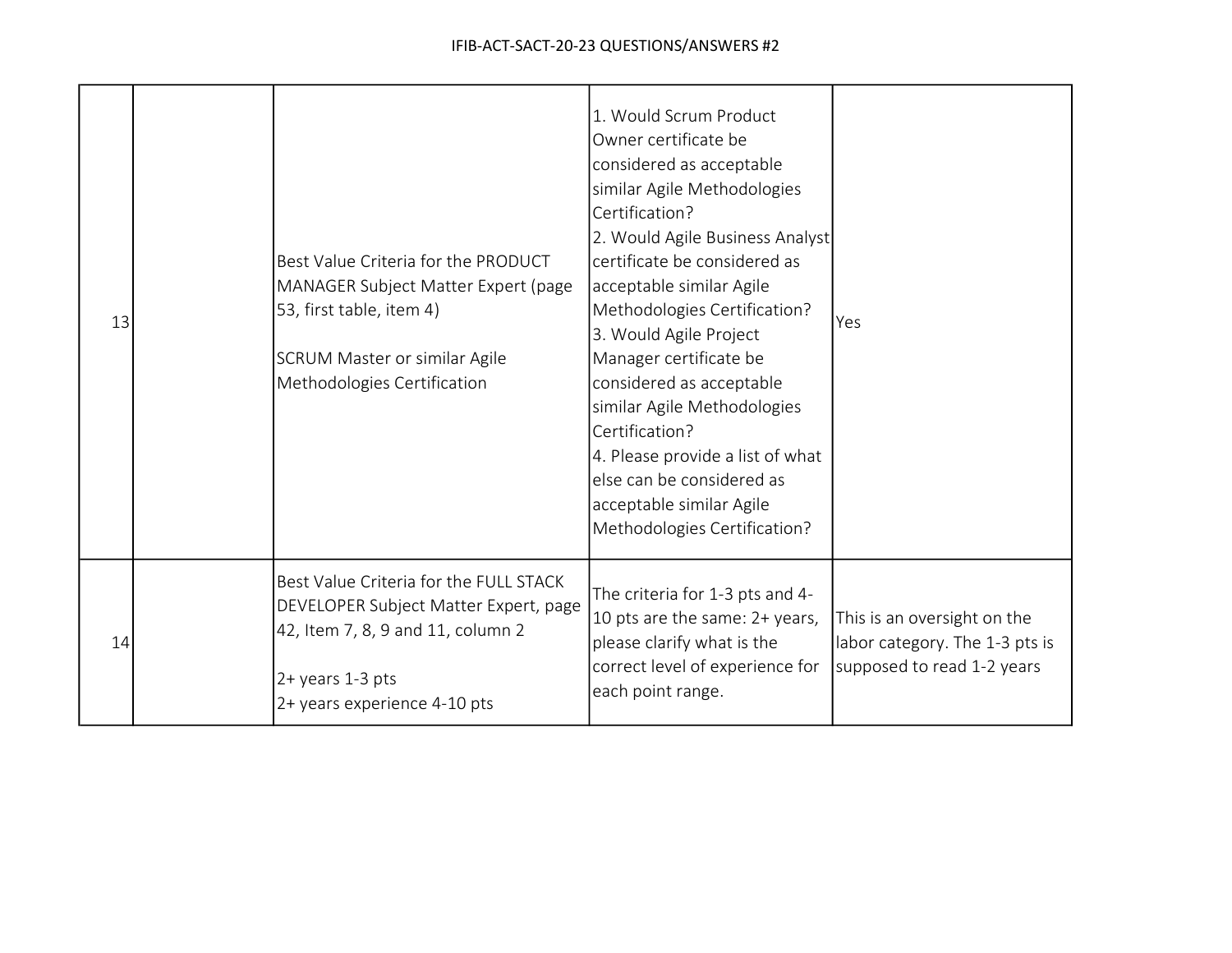| 15 |  | Bid closing day extension | We would like to request a<br>closing date extension, due to<br>the upcoming Christmas and<br>New Year holidays which are in<br>total approximately 2 weeks.<br>We think that this extension is<br>ineeded due to the fact that the HQ SACT has extended the<br>last documentation<br>lamendment has not been<br>received yet which was based<br>on the previous set of<br>clarifications received on 15<br>DEC 2020. We strongly believe<br>that there will be a need of<br>another amendment after this<br>set of clarifications as well. | deadline for submission to 15<br>January 2021 |
|----|--|---------------------------|---------------------------------------------------------------------------------------------------------------------------------------------------------------------------------------------------------------------------------------------------------------------------------------------------------------------------------------------------------------------------------------------------------------------------------------------------------------------------------------------------------------------------------------------|-----------------------------------------------|
|----|--|---------------------------|---------------------------------------------------------------------------------------------------------------------------------------------------------------------------------------------------------------------------------------------------------------------------------------------------------------------------------------------------------------------------------------------------------------------------------------------------------------------------------------------------------------------------------------------|-----------------------------------------------|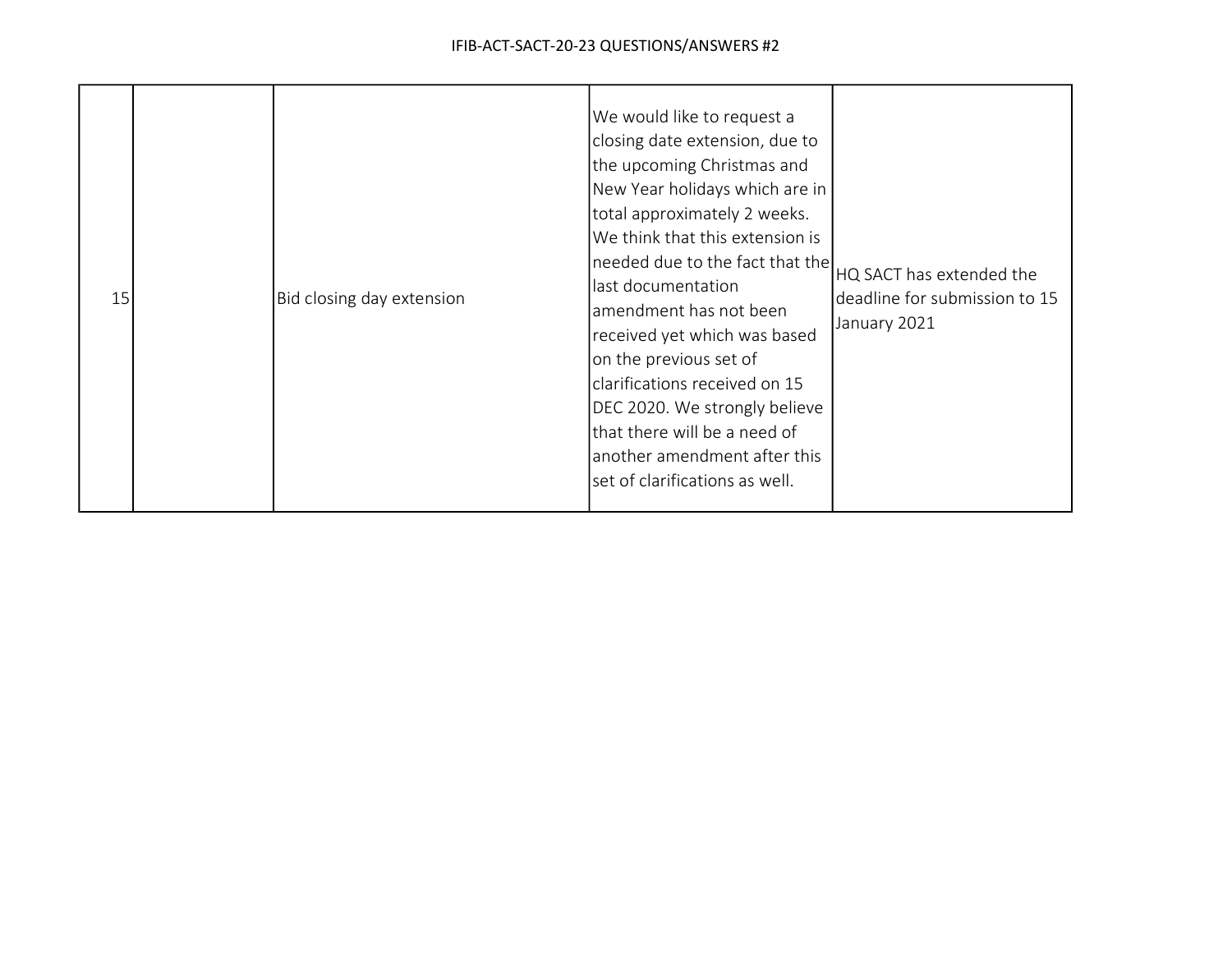| 16 | Enclosure 3: Past Performance<br><b>Information Form</b> | Paragraph (h) of the Past<br>Performance Information Form<br>requires bidders to submit the<br>name and contact information<br>of "reference" while paragraph<br>(i) requires bidders to indicate<br>the relationship to this<br>reference. Will NATO please<br>clarify what "indicate<br>relationship to reference"<br>means? For example, if the<br>reference identified in<br>paragraph (h) is a Contracting<br>Officer, is the response to<br>paragraph (i) Contracting<br>Officer? | Yes                                                                                                                |
|----|----------------------------------------------------------|-----------------------------------------------------------------------------------------------------------------------------------------------------------------------------------------------------------------------------------------------------------------------------------------------------------------------------------------------------------------------------------------------------------------------------------------------------------------------------------------|--------------------------------------------------------------------------------------------------------------------|
| 17 | Enclosure 4: Sealed Bid Price Proposal<br>(Amendment 1)  | If an offeror is bidding on a<br>labor category and our<br>proposed candidate will be<br>working remotely, is the<br>government also expecting an<br>on-site rate for that candidate<br>and vice versa?                                                                                                                                                                                                                                                                                 | No. Only if you are offering a<br>choice. If you are offering one<br>or the other, please just bid for<br>the one. |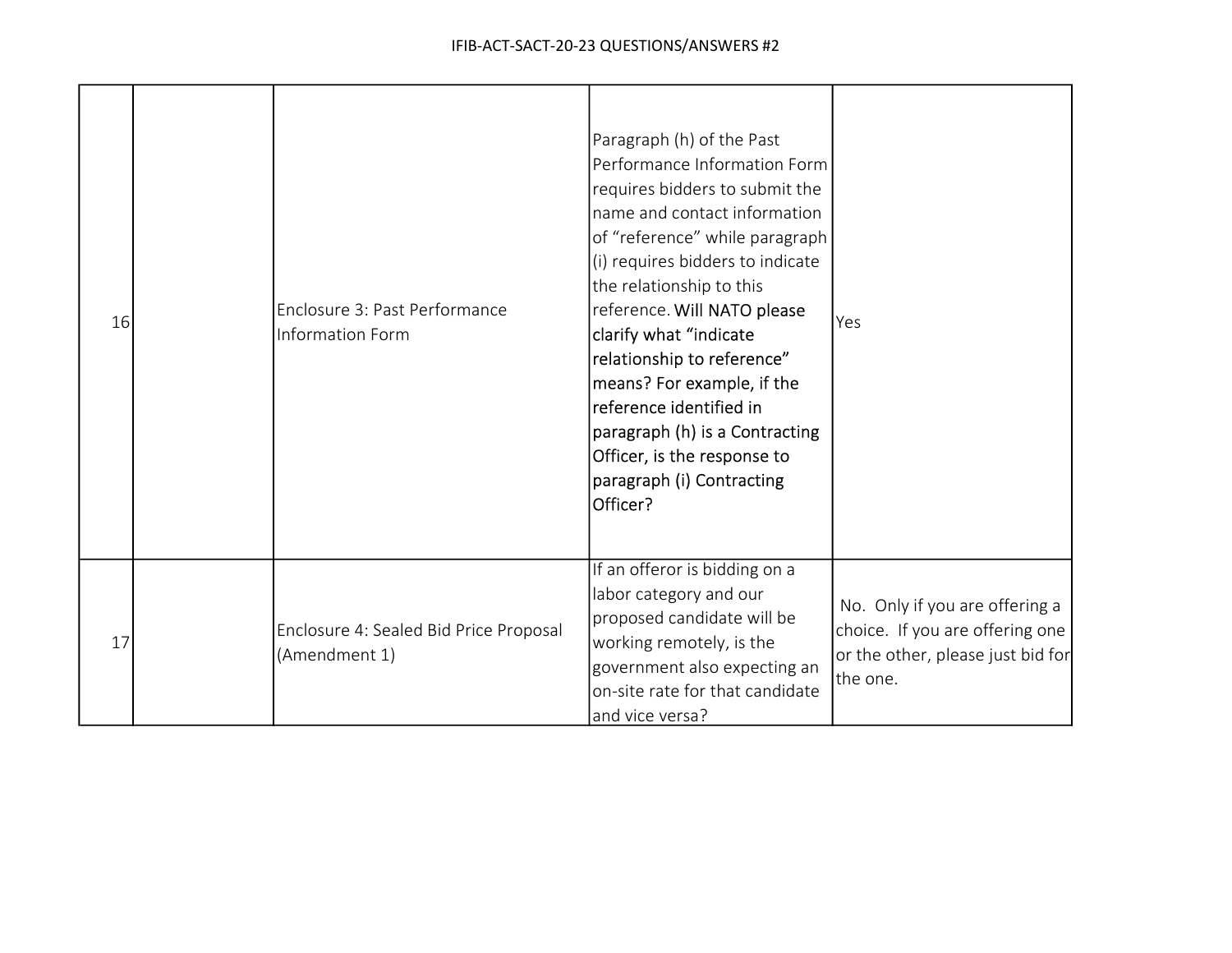| 18 | Enclosure 4: Sealed Bid Price Proposal<br>(Amendment 1)                                                                                                                                                                                                                                                                                                                                                                                                                                                                                                                                                                                                                                                                                                                                                                                                                                                                                        | On top of Page 19 of the<br>Amendment 1 Solicitation, the<br>government asks for "Total of<br>Base + Options \$." How is the<br>government expecting offerors<br>to calculate this price?               | We are only looking for the<br>base + options period costs<br>associated with each labour<br>category in which you submit a<br>bid. An overall total is not<br>required and you may<br>disregard. |
|----|------------------------------------------------------------------------------------------------------------------------------------------------------------------------------------------------------------------------------------------------------------------------------------------------------------------------------------------------------------------------------------------------------------------------------------------------------------------------------------------------------------------------------------------------------------------------------------------------------------------------------------------------------------------------------------------------------------------------------------------------------------------------------------------------------------------------------------------------------------------------------------------------------------------------------------------------|---------------------------------------------------------------------------------------------------------------------------------------------------------------------------------------------------------|---------------------------------------------------------------------------------------------------------------------------------------------------------------------------------------------------|
| 19 | a. Acceptance or rejection of the<br>supplies shall be made as promptly as<br>practicable after delivery, except as<br>otherwise provided in this contract.<br>b. Acceptance shall be conclusive, except<br>for latent defects, fraud, gross mistakes<br>amounting to fraud, or otherwise stated<br>in the Contract. It is the action by which<br>HQ SACT acknowledges that the<br>Contractor has fully demonstrated that<br>the deliveries are<br>HQ SACT General Terms & Conditions<br>complete and operational. The formal<br>acceptance will take place when the<br>following requirements have been met:<br>- Availability at final destination of all<br>deliverables<br>-Successful completion of acceptance<br>testing.<br>Verification of the inventory.<br>Satisfactory completion of all training<br>or other services, if any, required by that<br>date.<br>- Agreement between the Contracting<br>Officer and the Contractor on a | "Verification of inventory"---<br>Which inventory is referred<br>here as there is no supply of<br>any materials<br>Is this relevant to the current<br>scope of work, which is supply<br>of consultants. | <b>General Terms and Condition</b><br>exeptions can be proposed<br>within the administrative<br>volume as per the bidding<br>instructions.                                                        |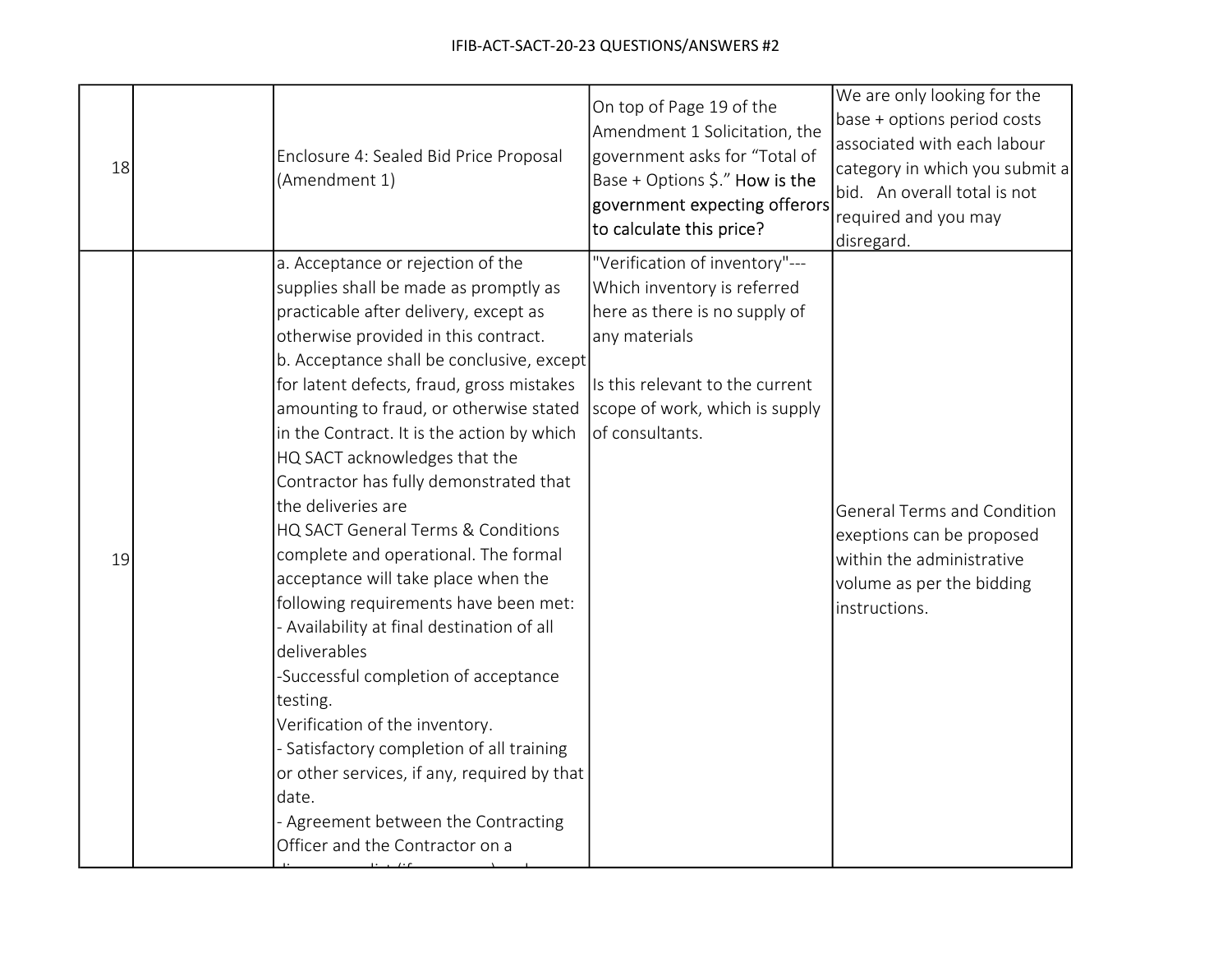|    | c. When discrepancies exist and if these   | There are no supply of           |                                    |
|----|--------------------------------------------|----------------------------------|------------------------------------|
|    | do not prevent satisfactory use or         | materials in this project. What  |                                    |
|    | operation of the supplies, the             | acceptance is being referred     |                                    |
|    | Contracting Officer may declare the        | here? Is this relevant to the    |                                    |
|    | acceptance provisional. In this case he    | current scope of work, which is  |                                    |
|    | will withhold from payment an amount       | supply of consultants.           |                                    |
| 20 | commensurate with the importance of        |                                  |                                    |
|    | the discrepancies but in any case not less |                                  |                                    |
|    | than ten (10) percent of the total         |                                  |                                    |
|    | contract value and this until all          |                                  |                                    |
|    | discrepancies have been cleared; at that   |                                  |                                    |
|    | time the acceptance becomes final.         |                                  |                                    |
|    | 5. Service and Parts Availability. Unless  | Contract scope is supply of      |                                    |
|    | as specified otherwise in the Technical    | consultants. Is this relevant to |                                    |
|    | Specifications, the Contractor and his     | the current scope?               |                                    |
|    | subcontractors will maintain and furnish   |                                  | <b>General Terms and Condition</b> |
|    | a source of an adequate supply of          |                                  | exeptions can be proposed          |
| 21 | services, components, spare parts and      |                                  | within the administrative          |
|    | sub-assemblies to properly maintain the    |                                  | volume as per the bidding          |
|    | supplies for a period of minimum five (5)  |                                  | linstructions.                     |
|    | years from Contract Effective Date.        |                                  |                                    |
|    |                                            |                                  |                                    |
|    |                                            |                                  |                                    |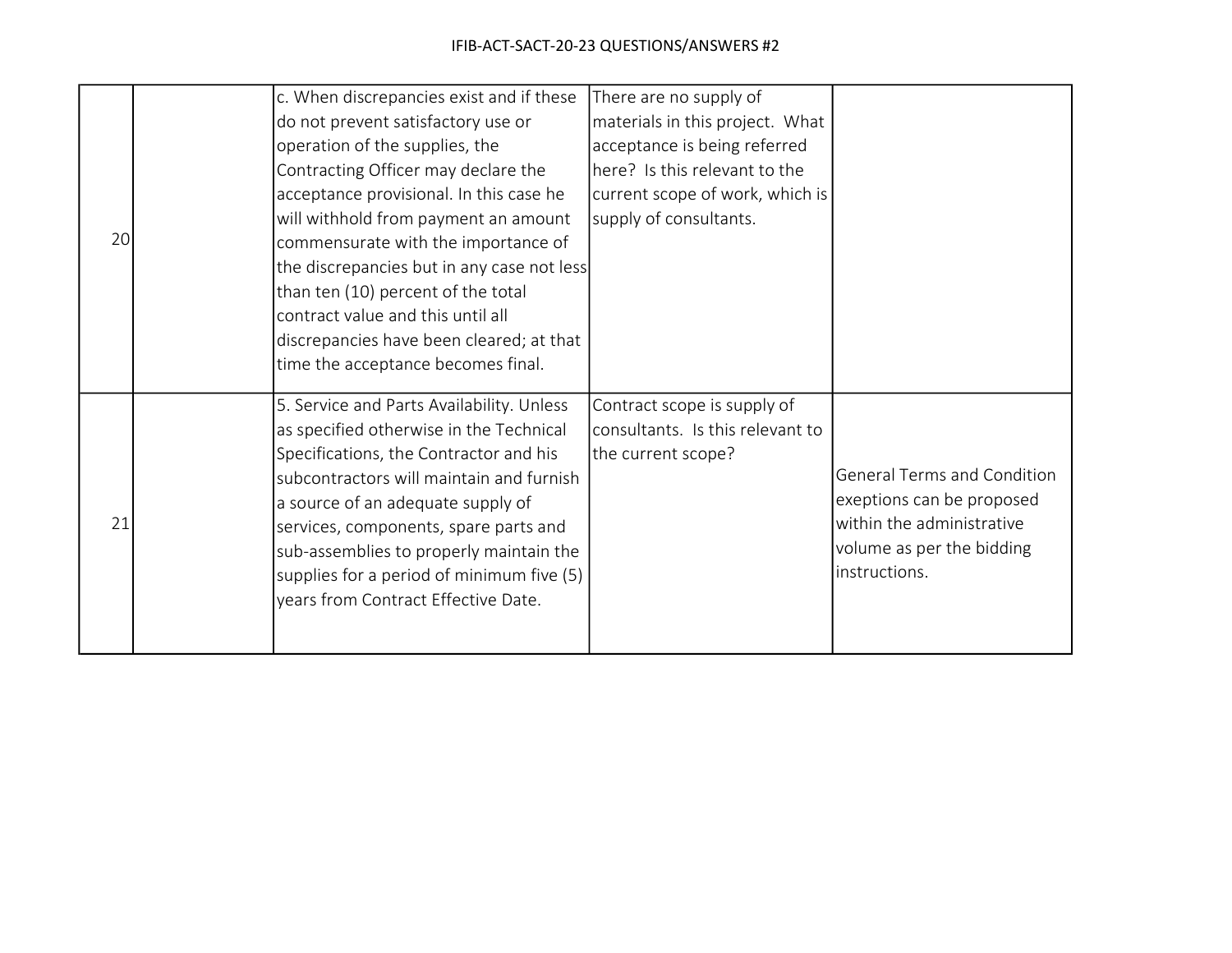| 22 | 7. Notice of Shipment<br>a. At the time of delivery of any supplies<br>to a carrier for transportation, the<br>Contractor shall give notice of shipment<br>to the Contracting Officer and to such<br>other persons or installations as are<br>designated by the Contracting Officer. If<br>such instructions have not been received<br>by the Contractor at least one working<br>day prior to such delivery to a carrier,<br>the Contractor shall request instructions<br>from the Contracting Officer concerning<br>notice of shipment to be given. | Contract scope is supply of<br>consultants. Is this relevant to<br>the current scope? | <b>General Terms and Condition</b><br>exeptions can be proposed<br>within the administrative<br>volume as per the bidding<br>instructions. |
|----|------------------------------------------------------------------------------------------------------------------------------------------------------------------------------------------------------------------------------------------------------------------------------------------------------------------------------------------------------------------------------------------------------------------------------------------------------------------------------------------------------------------------------------------------------|---------------------------------------------------------------------------------------|--------------------------------------------------------------------------------------------------------------------------------------------|
| 23 | 9. Inspection<br>a. Unless otherwise specifically provided consultants. Is this relevant to<br>for in the specifications, all equipment,<br>materials and articles incorporated in the<br>work covered by this contract are to be<br>new and of the most suitable grade of<br>their respective kinds for the purposes<br>intended. All workmanship shall be first<br>class.                                                                                                                                                                          | Contract scope is supply of<br>the current scope?                                     | <b>General Terms and Condition</b><br>exeptions can be proposed<br>within the administrative<br>volume as per the bidding<br>instructions. |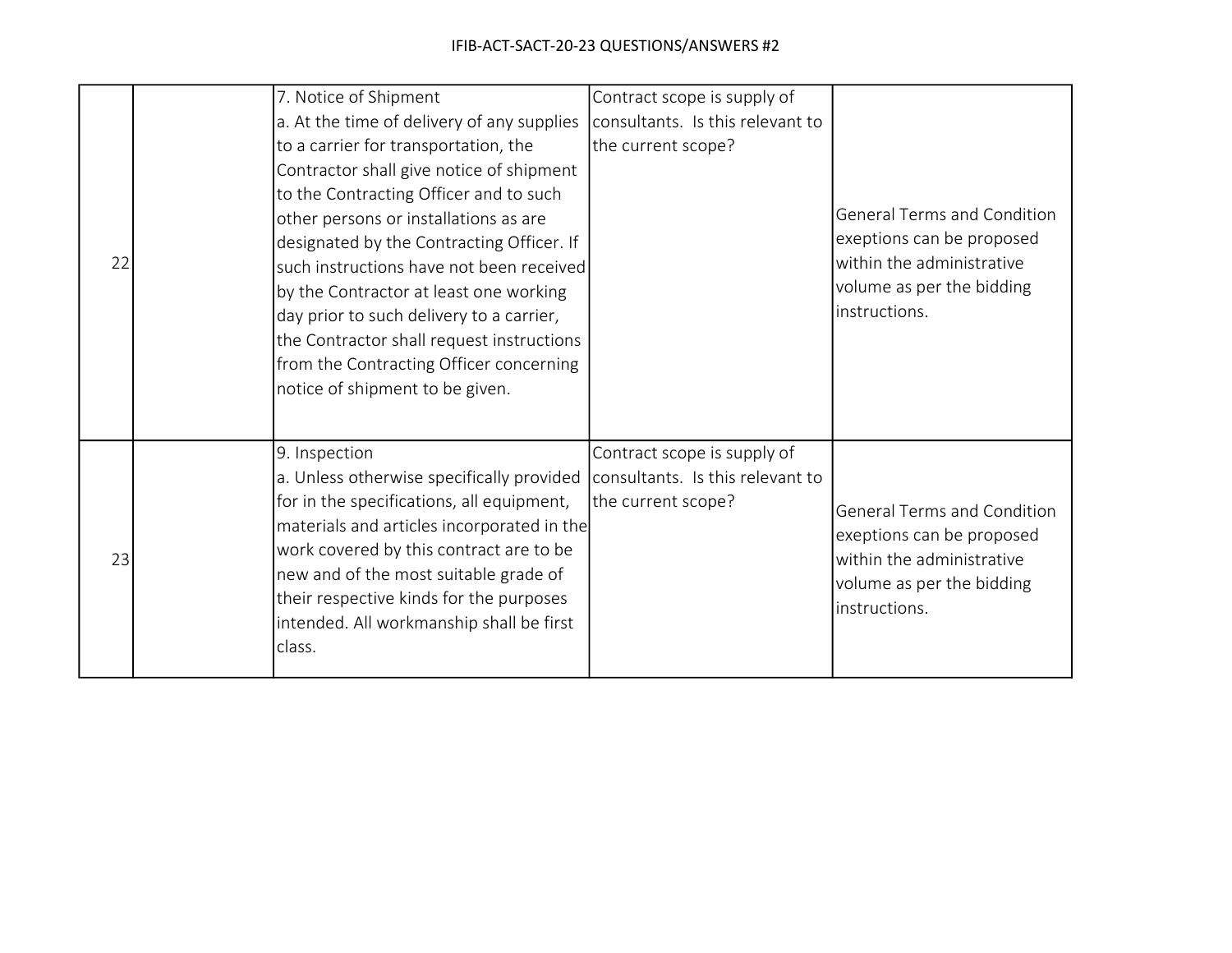|    |                                                                                                                                                                | 11. Supply Warranty                                                       | Which supplies need warranty?    |                                            |
|----|----------------------------------------------------------------------------------------------------------------------------------------------------------------|---------------------------------------------------------------------------|----------------------------------|--------------------------------------------|
|    |                                                                                                                                                                | a. Notwithstanding inspection and                                         | There is no supply of any        |                                            |
|    |                                                                                                                                                                | acceptance by HQ SACT of supplies                                         | materials as per our             | <b>General Terms and Condition</b>         |
|    |                                                                                                                                                                | furnished under the contract or any                                       | understanding.                   | exeptions can be proposed                  |
| 24 |                                                                                                                                                                | provision of this contract concerning the                                 |                                  | within the administrative                  |
|    |                                                                                                                                                                | conclusiveness thereof, the Contractor                                    | Contract scope is supply of      | volume as per the bidding                  |
|    |                                                                                                                                                                | warrants that for a period of twelve (12)                                 | consultants. Is this relevant to | linstructions.                             |
|    |                                                                                                                                                                | months following the date of acceptance the current scope?                |                                  |                                            |
|    |                                                                                                                                                                | 34. Software Releases and Updates.                                        | Contract scope is supply of      | <b>General Terms and Condition</b>         |
|    | a. All software implemented on or<br>delivered with the supplies shall be at<br>the start of acceptance, the most recent<br>versions or releases as available. |                                                                           | consultants. Is this relevant to | exeptions can be proposed                  |
| 25 |                                                                                                                                                                |                                                                           | the current scope?               | within the administrative                  |
|    |                                                                                                                                                                |                                                                           | volume as per the bidding        |                                            |
|    |                                                                                                                                                                |                                                                           |                                  | instructions.                              |
|    |                                                                                                                                                                | b. The Contractor shall for a duration of                                 | Contract scope is supply of      |                                            |
|    |                                                                                                                                                                | minimum five (5) years after acceptance, consultants. Is this relevant to |                                  |                                            |
|    |                                                                                                                                                                | and upon their availability, offer to HQ                                  | the current scope?               | <b>General Terms and Condition</b>         |
| 26 |                                                                                                                                                                | SACT all software changes, fixes and new                                  |                                  | exeptions can be proposed                  |
|    |                                                                                                                                                                | releases. These shall be offered at no                                    |                                  | within the administrative                  |
|    |                                                                                                                                                                | cost when they are offered free of                                        |                                  | volume as per the bidding<br>instructions. |
|    |                                                                                                                                                                | charge on the commercial market.                                          |                                  |                                            |
|    |                                                                                                                                                                |                                                                           |                                  |                                            |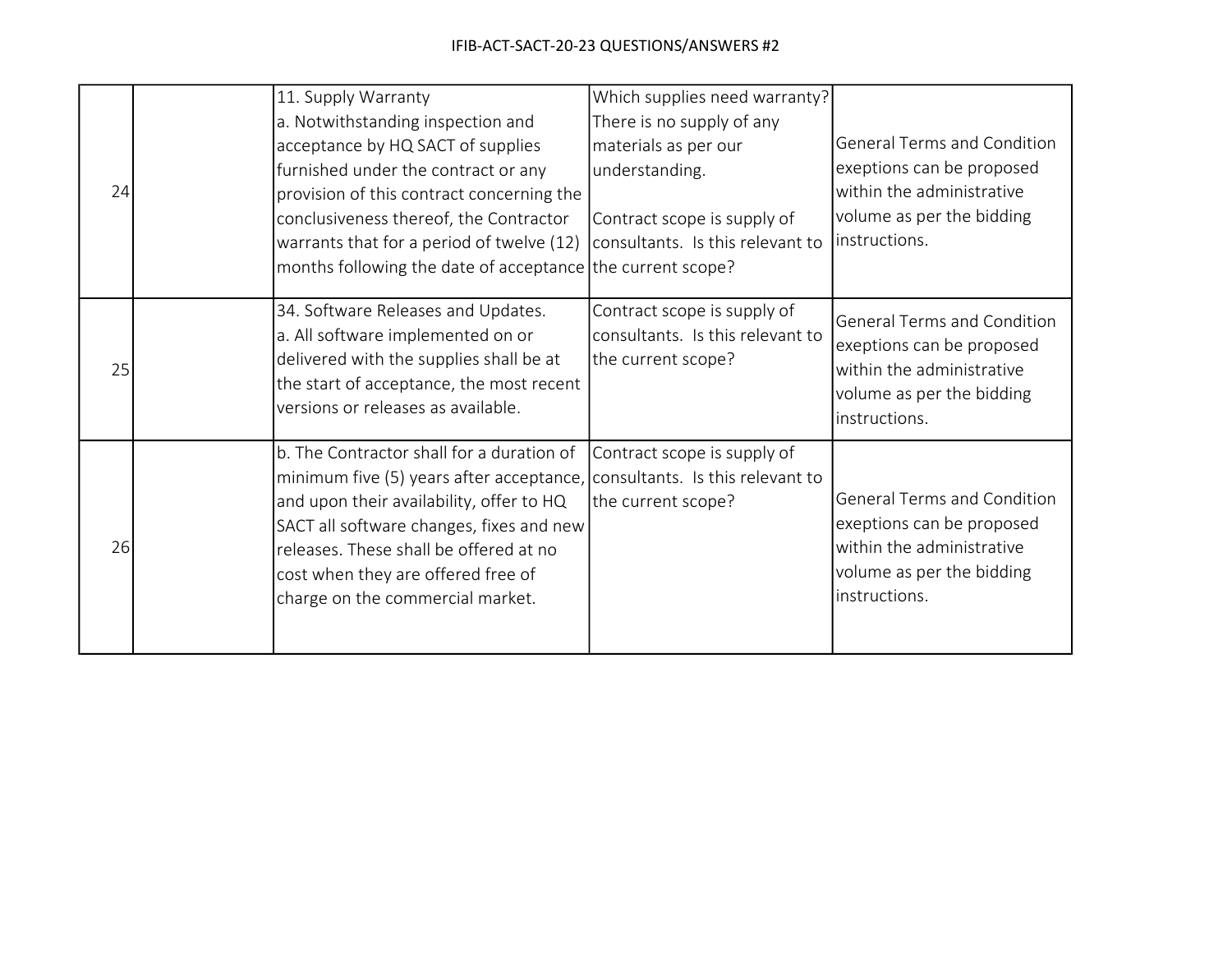|    | 5. Service and Parts Availability. Unless | Contract scope is supply of      |                                    |
|----|-------------------------------------------|----------------------------------|------------------------------------|
|    | as specified otherwise in the Technical   | consultants. Is this relevant to |                                    |
|    | Specifications, the Contractor and his    | the current scope?               |                                    |
|    | subcontractors will maintain and furnish  |                                  | <b>General Terms and Condition</b> |
|    | a source of an adequate supply of         |                                  | exeptions can be proposed          |
| 27 | services, components, spare parts and     |                                  | within the administrative          |
|    | sub-assemblies to properly maintain the   |                                  | volume as per the bidding          |
|    | supplies for a period of minimum five (5) |                                  | instructions.                      |
|    | vears from Contract Effective Date.       |                                  |                                    |
|    |                                           |                                  |                                    |
|    |                                           |                                  |                                    |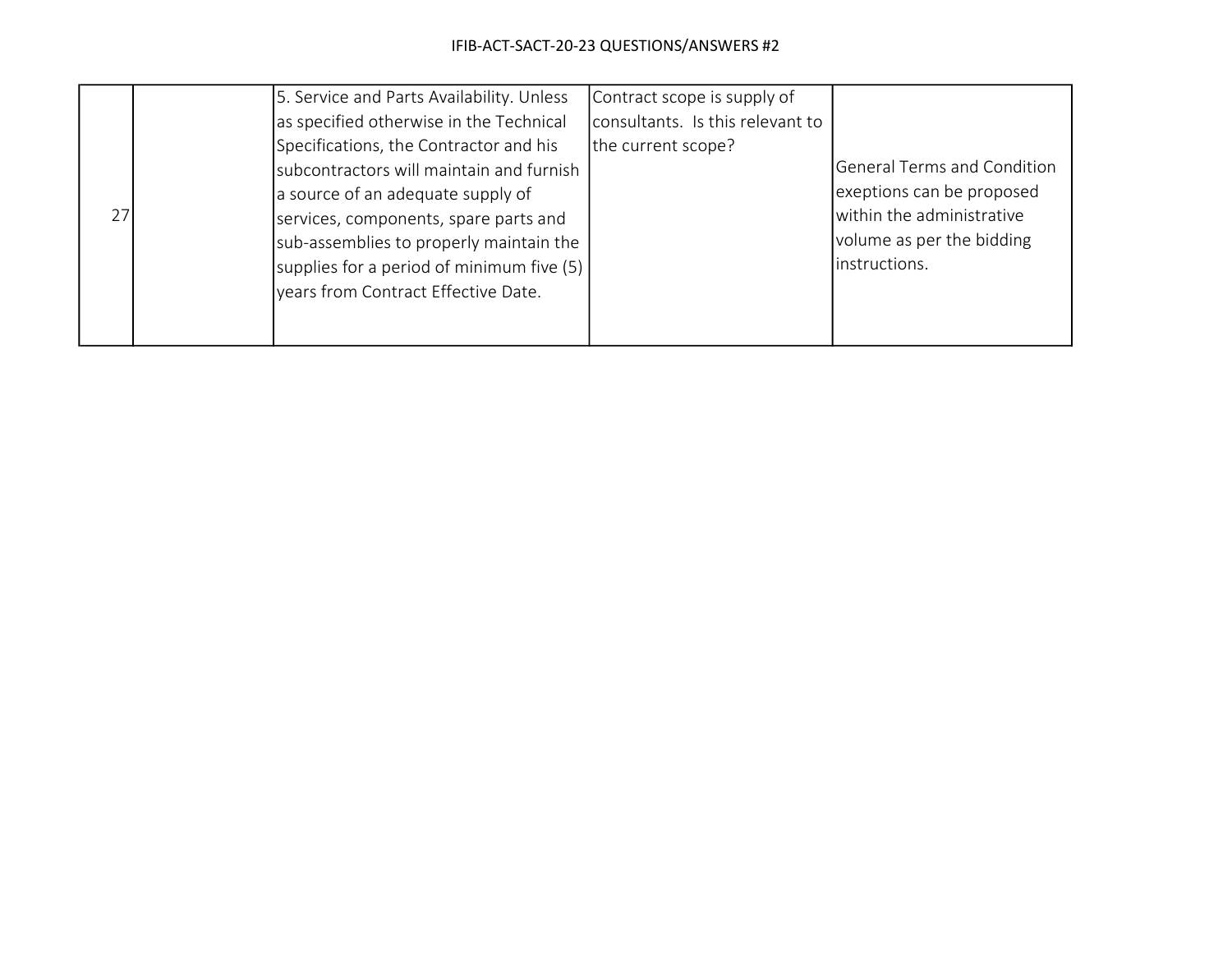|    | c. Except with respect to defaults of sub- Contract scope is supply of            |                                    |
|----|-----------------------------------------------------------------------------------|------------------------------------|
|    | contractors, the Contractor shall not be $\vert$ consultants. Is this relevant to |                                    |
|    | liable for any excess costs if the failure to the current scope?                  |                                    |
|    | perform the contract arises out of causes                                         |                                    |
|    | beyond the control and without the fault                                          |                                    |
|    | or negligence of the contractor. If the                                           |                                    |
|    | failure to perform is caused by the                                               |                                    |
|    | default of a sub-contractor, and if such                                          |                                    |
|    | default arises out of causes beyond the                                           |                                    |
|    | control of both the Contractor and sub-                                           |                                    |
|    | contractor, without the fault or                                                  | <b>General Terms and Condition</b> |
|    | negligence of either of them, the                                                 | exeptions can be proposed          |
| 28 | Contractor shall not be liable for any                                            | within the administrative          |
|    | excess costs for failure to perform unless                                        | volume as per the bidding          |
|    | the supplies or services to be furnished                                          | linstructions.                     |
|    | by the sub-contractor were obtainable                                             |                                    |
|    | from other sources in sufficient time to                                          |                                    |
|    | permit the Contractor to meet the                                                 |                                    |
|    | required delivery schedule.                                                       |                                    |
|    | d. If this contract is terminated as                                              |                                    |
|    | provided in paragraph a. of this clause,                                          |                                    |
|    | HQ SACT, in addition to any other rights                                          |                                    |
|    | provided in the clause, may require the                                           |                                    |
|    | Contractor to transfer title and deliver to                                       |                                    |
|    | HQ SACT in the manner and to the                                                  |                                    |
|    |                                                                                   |                                    |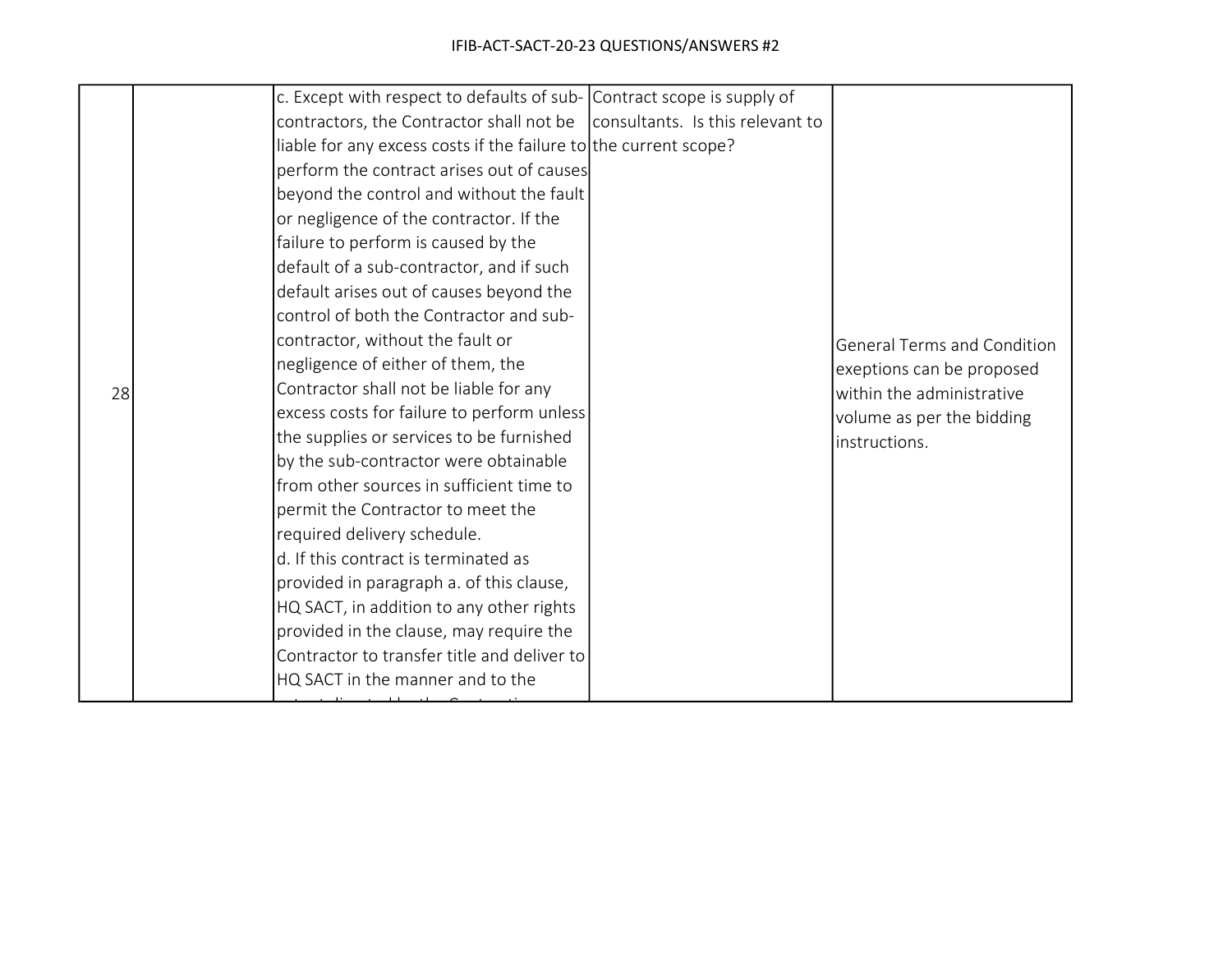|    | 21. Export Control. Contractor warrants     | Contract scope is supply of      |  |
|----|---------------------------------------------|----------------------------------|--|
|    | that, if applicable all necessary technical | consultants. Is this relevant to |  |
|    | assistance agreements (TAA), export         | the current scope?               |  |
|    | control or other associated                 |                                  |  |
|    | arrangements shall be valid prior to        |                                  |  |
|    | contract award. Should a Contractor         |                                  |  |
|    | require export pre-approval HQ SACT         |                                  |  |
|    | legal staff will be provided a preview of   |                                  |  |
|    | said companies request PRIOR to the         |                                  |  |
|    | companies submission to a Government        |                                  |  |
|    | entity. Upon validation of request by HQ    |                                  |  |
| 29 | SACT Legal staff, subject agreement or      |                                  |  |
|    | request may be submitted to                 |                                  |  |
|    | appropriate authority. (Please note:        |                                  |  |
|    | There are no specified time delays          |                                  |  |
|    | regarding TAA, aor export control           |                                  |  |
|    | request being processed. However,           |                                  |  |
|    | experience has shown request can take       |                                  |  |
|    | anywhere from 30 days to 90 days            |                                  |  |
|    | depending on complexity of request, and     |                                  |  |
|    | administrative preparedness).               |                                  |  |
|    |                                             |                                  |  |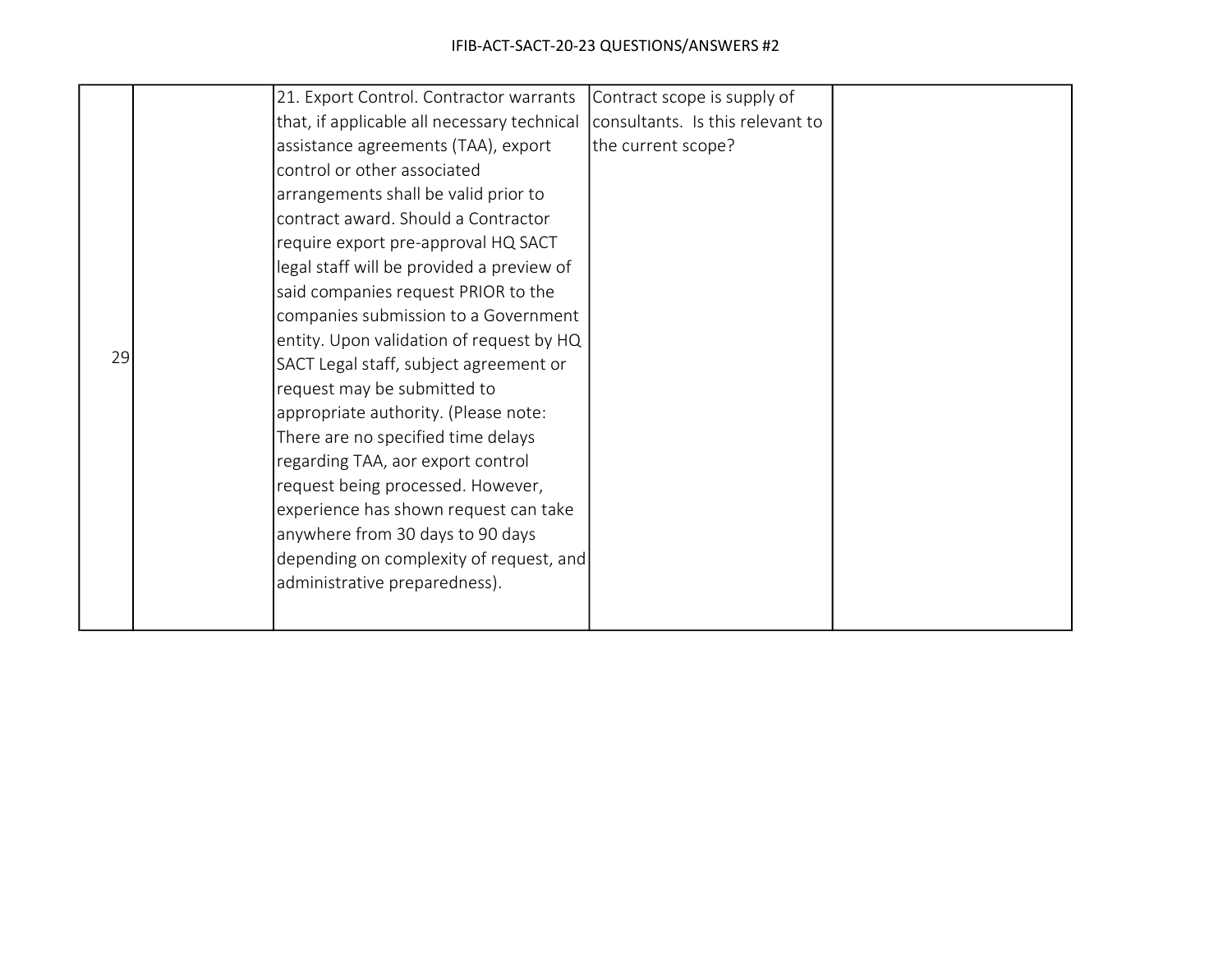|     |  | 22. Risk of Loss. Unless the contract          | Contract scope is supply of      |                                    |
|-----|--|------------------------------------------------|----------------------------------|------------------------------------|
|     |  | specifically provides otherwise, risk of       | consultants. Is this relevant to |                                    |
|     |  | loss or damage to the supplies provided        | the current scope?               |                                    |
|     |  | under this contract shall remain with the      |                                  | <b>General Terms and Condition</b> |
| 30I |  | Contractor until, and shall pass to HQ         |                                  | exeptions can be proposed          |
|     |  | SACT upon: 1) Delivery of the supplies to      |                                  | within the administrative          |
|     |  | a carrier, if transportation is f.o.b. origin; |                                  | volume as per the bidding          |
|     |  | or 2) Delivery of the supplies to HQ SACT      |                                  | instructions.                      |
|     |  | at the destination specified in the            |                                  |                                    |
|     |  | contract, if transportation is f.o.b.          |                                  |                                    |
|     |  | destination.                                   |                                  |                                    |
|     |  |                                                |                                  |                                    |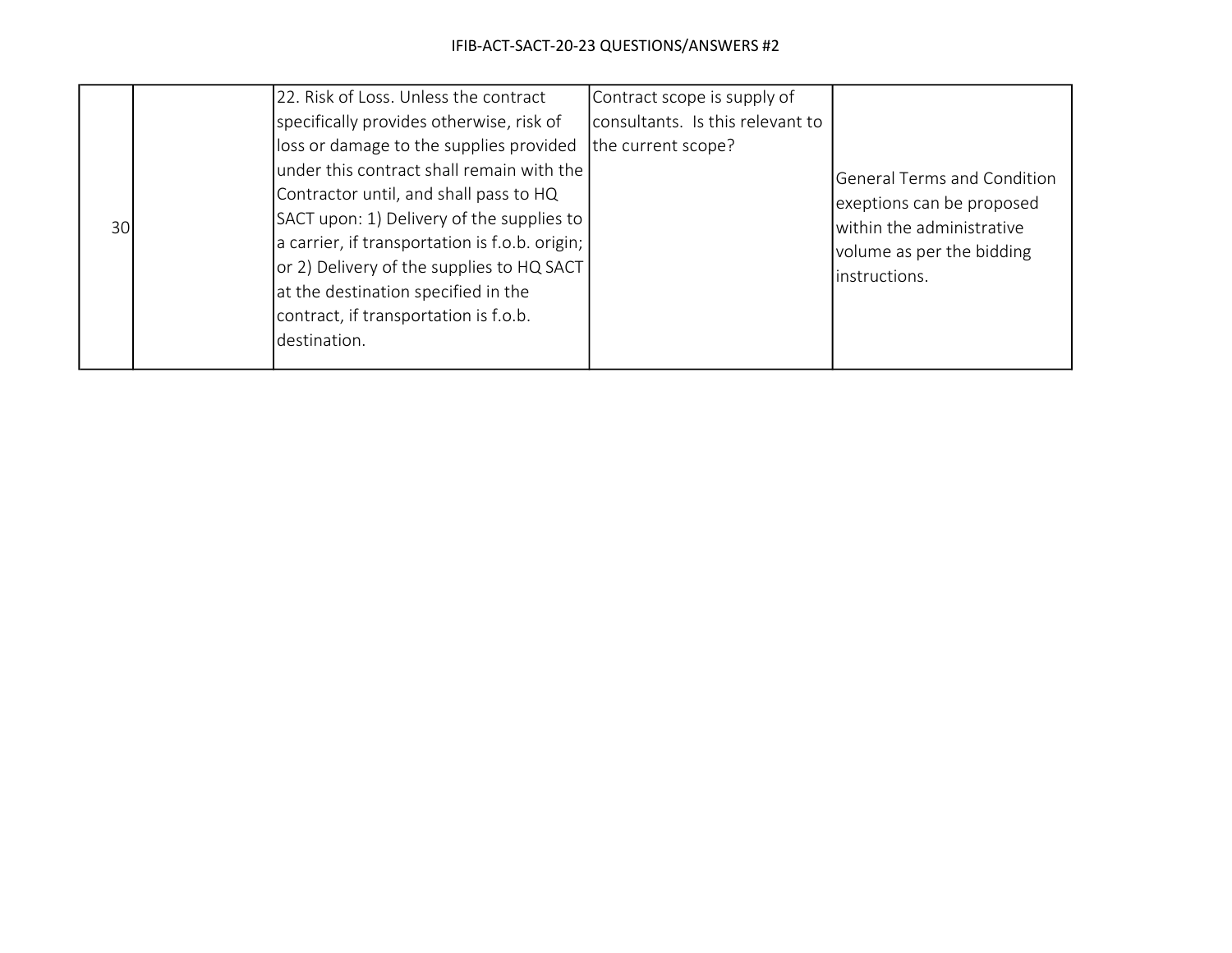|    | 30. Notice and Assistance regarding        | Contract scope is supply of      |                                    |
|----|--------------------------------------------|----------------------------------|------------------------------------|
|    | Patent and Copyright Infringement          | consultants. Is this relevant to |                                    |
|    | a. The Contractor shall report to the      | the current scope?               |                                    |
|    | Contracting Officer, promptly and in       |                                  |                                    |
|    | reasonable written detail, each notice or  |                                  |                                    |
|    | claim of patent or copyright               |                                  |                                    |
|    | infringement based on the performance      |                                  |                                    |
|    | of this contract of which the Contractor   |                                  |                                    |
|    | has knowledge.                             |                                  |                                    |
|    | b. In the event of any claim or suit       |                                  |                                    |
|    | against HQ SACT on account of any          |                                  | <b>General Terms and Condition</b> |
|    | alleged patent or copyright infringement   |                                  | exeptions can be proposed          |
| 31 | arising out of the performance of this     |                                  | within the administrative          |
|    | contract or out of the use of any supplies |                                  | volume as per the bidding          |
|    | furnished or work or services performed    |                                  | instructions.                      |
|    | hereunder, the Contractor shall furnish    |                                  |                                    |
|    | to HQ SACT, when requested by the          |                                  |                                    |
|    | Contracting Officer, all evidence and      |                                  |                                    |
|    | information in possession of the           |                                  |                                    |
|    | Contractor pertaining to such suit or      |                                  |                                    |
|    | claim. Such evidence and information       |                                  |                                    |
|    | shall be furnished at the expense of HQ    |                                  |                                    |
|    | SACT except where the Contractor has       |                                  |                                    |
|    | agreed to indemnify HQ SACT.               |                                  |                                    |
|    |                                            |                                  |                                    |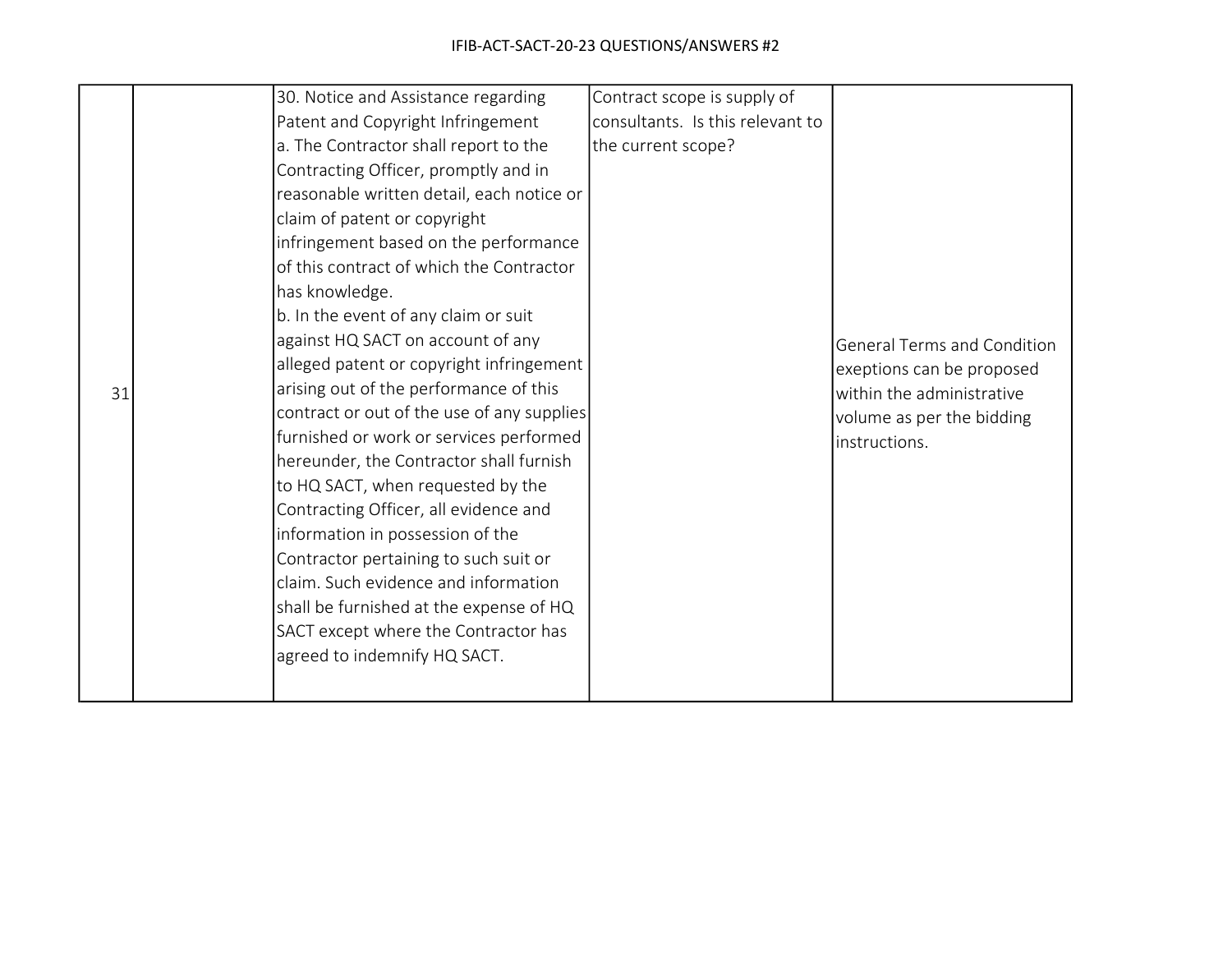|    | 32. Patent Indemnity. If the amount of                                         | Contract scope is supply of      |                                    |
|----|--------------------------------------------------------------------------------|----------------------------------|------------------------------------|
|    | this contract is in excess of \$1,000,000,                                     | consultants. Is this relevant to |                                    |
|    | the Contractor shall indemnify HQ SACT                                         | the current scope?               |                                    |
|    | and its officers, agents and employees                                         |                                  |                                    |
|    | against liability, including costs, for                                        |                                  |                                    |
|    | infringement of any letters patent                                             |                                  |                                    |
|    | (except letters patent issued upon an                                          |                                  |                                    |
|    | application which is now or may                                                |                                  |                                    |
|    | hereafter be kept secret or otherwise                                          |                                  |                                    |
|    | withheld from issue by order of the                                            |                                  |                                    |
|    | government which issued the letters                                            |                                  | <b>General Terms and Condition</b> |
|    | patent) arising out of the manufacture or                                      |                                  | exeptions can be proposed          |
| 32 | delivery of supplies under this contract,                                      |                                  | within the administrative          |
|    | or out of the use or disposal by or for the                                    |                                  | volume as per the bidding          |
|    | account of HQ SACT of such supplies.                                           |                                  | instructions.                      |
|    | The foregoing indemnity shall not apply                                        |                                  |                                    |
|    | unless the Contractor shall have been                                          |                                  |                                    |
|    | informed as soon as practicable by HQ                                          |                                  |                                    |
|    | SACT of the suit or action alleging such                                       |                                  |                                    |
|    | infringement and shall have been given                                         |                                  |                                    |
|    | such opportunity as is afforded by                                             |                                  |                                    |
|    | applicable laws, rules, or regulations to                                      |                                  |                                    |
|    | participate in the defence thereof; and                                        |                                  |                                    |
|    | further, such indemnity shall not apply                                        |                                  |                                    |
|    | to:                                                                            |                                  |                                    |
|    | Can we offer different rates for different   Basically different rates for all |                                  |                                    |
|    | roles, for example Full Stack developer 1                                      | roles that have multiple         |                                    |
|    | and Full Stack developer 2 or Product                                          | requirements (DevSecops 1 to     |                                    |
| 33 | Manager 1 and Product Manager 2, etc.                                          | 3, Full Stack Developers 1 to    | Yes                                |
|    |                                                                                | 19, Product Manager 1 to         |                                    |
|    |                                                                                | 5, Solition Architect 1 to 3,    |                                    |
|    |                                                                                | UI/UX Eng. 1 to 4.               |                                    |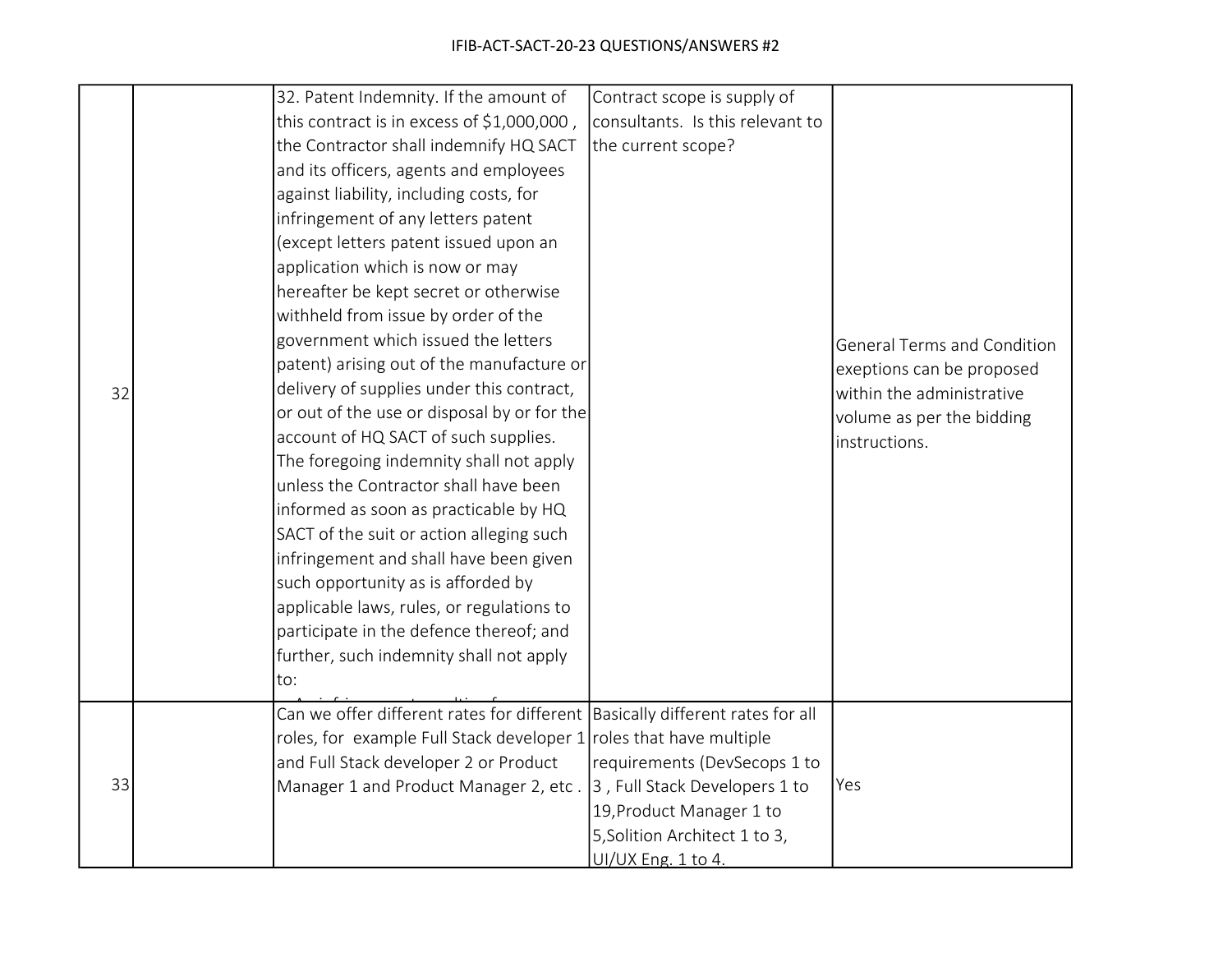|    |  | Since the the primary location of work                              | Are remote resources expected |                               |
|----|--|---------------------------------------------------------------------|-------------------------------|-------------------------------|
|    |  | performance is the iHub at ODU, which is to work in the US EST time |                               |                               |
|    |  | in US and in EST time zone, however the 2one                        |                               |                               |
|    |  | option to work remotely is mentioned as                             |                               |                               |
| 34 |  | it can in any NATO countries, what is                               |                               |                               |
|    |  | the working timezone expectation for                                |                               | See Q&A 1 - This question was |
|    |  | remote resource. For Example : if the                               |                               | answered already              |
|    |  | resource is working remotely in one of                              |                               |                               |
|    |  | the NATO locations in Europe, there will                            |                               |                               |
|    |  | be huge time difference when                                        |                               |                               |
|    |  | compared with onsite (US) team which                                |                               |                               |
|    |  | is in EST.                                                          |                               |                               |
|    |  |                                                                     |                               |                               |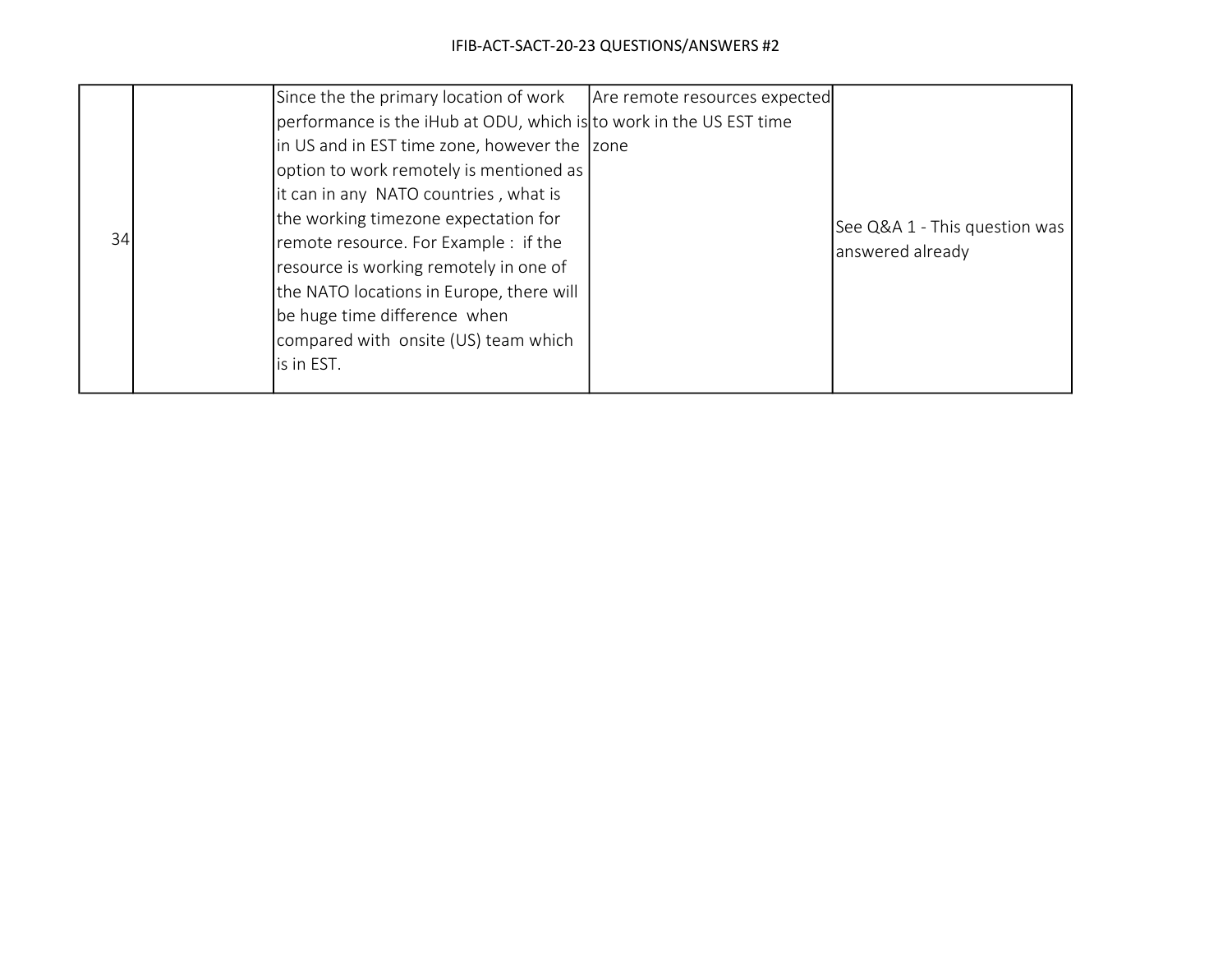|    |  |                                                                                        | Paragraph 24. Performance:                                          | HQ SACT would expect             |
|----|--|----------------------------------------------------------------------------------------|---------------------------------------------------------------------|----------------------------------|
|    |  |                                                                                        | Candidates/contractors who                                          | companies to perform due         |
|    |  |                                                                                        | accept HQ SACT issued                                               | diligence in getting signed      |
|    |  |                                                                                        | contracts, shall, at a minimum,                                     | letters of commitment from       |
|    |  |                                                                                        | serve in a designated capacity                                      | potential candidates in          |
|    |  |                                                                                        | for no less than 180 calendar                                       | advance of submitting them as    |
|    |  |                                                                                        | days from commencement of                                           | proposed key personnel. If HQ    |
|    |  |                                                                                        | contract period of                                                  | SACT awards a labour category    |
|    |  |                                                                                        | performance. Contracts' with                                        | based on proposed key            |
|    |  | ANNEX B to the Statement of Work:<br>HQ SACT GENERAL CONTRACT TERMS<br>AND CONDITIONS: | performance periods having                                          | personnel qualifications and     |
| 35 |  |                                                                                        | less than 180 days in totality                                      | the candidate is no longer       |
|    |  |                                                                                        | shall require contractors to                                        | available, the company will be   |
|    |  |                                                                                        | serve a minimum of 50% of                                           | given the opportunity to         |
|    |  |                                                                                        | estimated performance period.                                       | submit an equal or more          |
|    |  |                                                                                        | Should a candidate vacate the                                       | qualified candidate if it can be |
|    |  |                                                                                        | contract in less time than                                          | demonstrated that a letter of    |
|    |  |                                                                                        | described, HQ SACT reserves                                         | commitment was in place and      |
|    |  |                                                                                        | the right to cancel the contract the candidate still did not fulfil |                                  |
|    |  |                                                                                        | in whole or part. Replacement   his/her requirement to the          |                                  |
|    |  |                                                                                        | candidates, if acceptable to $HQ$ contractor. If a letter of        |                                  |
|    |  |                                                                                        | SACT, shall be reviewed by HQ   commitment was not obtained         |                                  |
|    |  |                                                                                        | SACT for compliance, and, or                                        | prior to submission of a         |